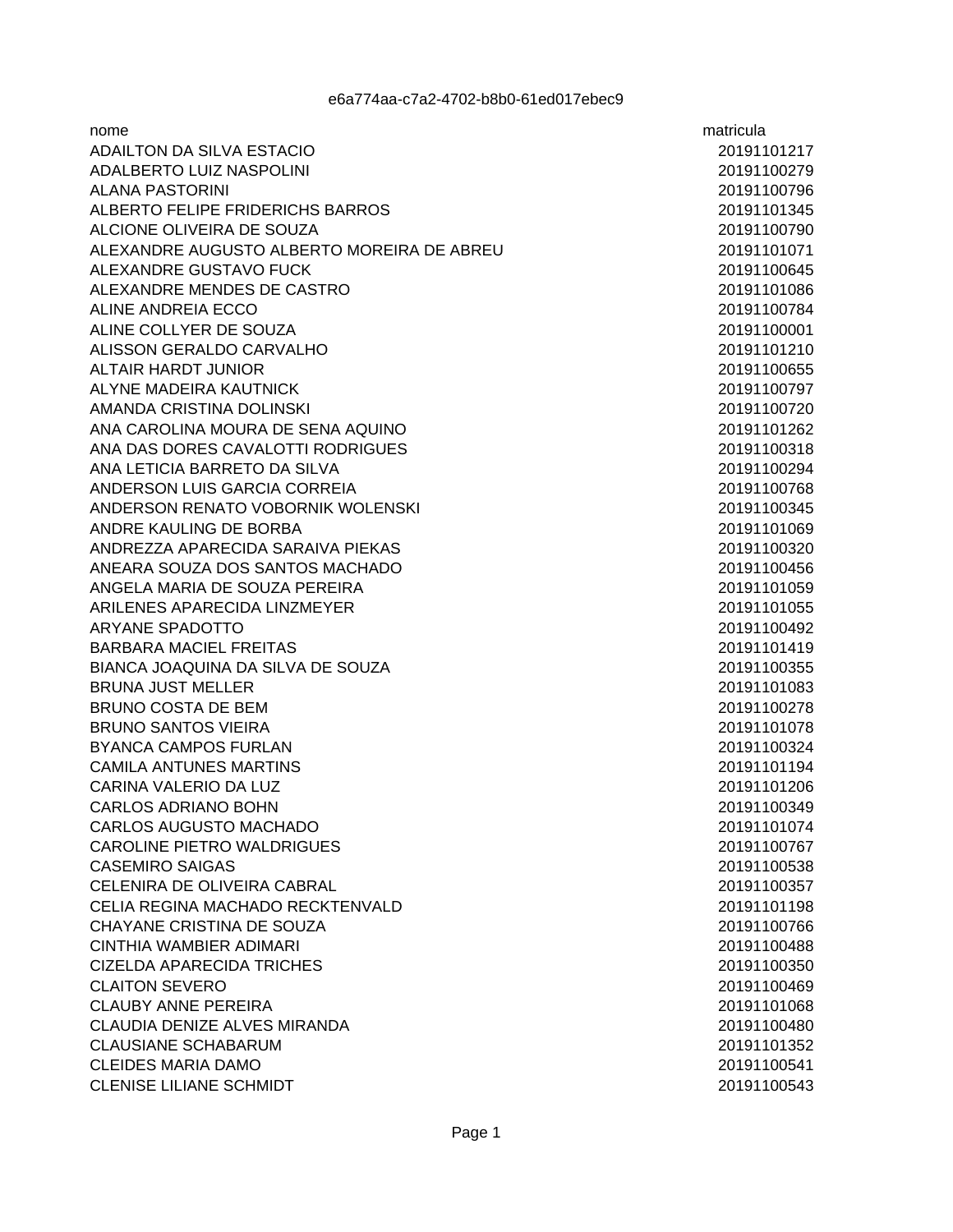DAIANA SOUZA DOS SANTOS DANIELA DE OLIVEIRA SOARES DARLENE DE OLIVEIRA SANTOS **DELIANE MORGEUROTH** DENILSON FAGUNDES BARBOSA DENIS GELBCKE DE SOUZA **DIEGO FERNANDO ROTERS DIEGO GALINA** DIONATAN CARLOS DE SOUZA DJALMA ANTONIO DA SILVA JUNIOR **DJERLY SIMONETTI DOUGLAS ANDRE WURZ EDEMILSON FERNANDES VIEIRA** ELIANE APARECIDA FRANÇA ZONTA ELIANE MARIA CALEGARI BEBBER ELIZABETH WOOD MOCATO DE OLIVEIRA ELOIZA ANDREA MORAES SILVA ELVIS ARON DA LUZ RIBAS **ELVIS BRISTOTTI** EMANOEL DIEGO DE OLIVEIRA ISRAEL EMERSON DOS SANTOS SOUZA **FABIANE DA SILVA BRASIL FABIANI ABRAO RIBAS** FABIANO MAURICIO PONCIANO FATIMA APARECIDA BENTHIEN DA SILVA SCHMITT FERNANDA PADILHA PIRAN **FRANCIELI CAPELLO FADANNI GABRIELA BONFANTI VIEIRA GABRIELA ROCHA DE MOURA FERRO GABRIEL MORAES DE BEM GEORGE DE SOUSA SANTOS GLAUCO DENNI ALVES RODRIGUES GRACIELE TEREZINHA SEHNEM GUARANY DAVILA FAGUNDES GUSTAVO HENRIQUE SANTOS FLORES PONCE** HELCIO SOARES PADILHA JUNIOR **JAMES KLAUS MIERS** JAQUELINE BONETES CARVALHO DO PRADO **JAQUELINE INES LANSER JEAN CARLOS TRICHES** JEFERSON MENDONCA DE LIMAS **JEISON CLEITON PANDINI JOAO GUSTAVO PROVESI JOAO HEMKEMAIER JOCASSIO BATISTA SOARES** JOYCE GRAZIELA MAIA FURTADO TIGRE DE OLIVEIRA **JULIANA MACHADO CASALI PERUCH JULIANA REINEHR** JULIANE DAS NEVE DIAS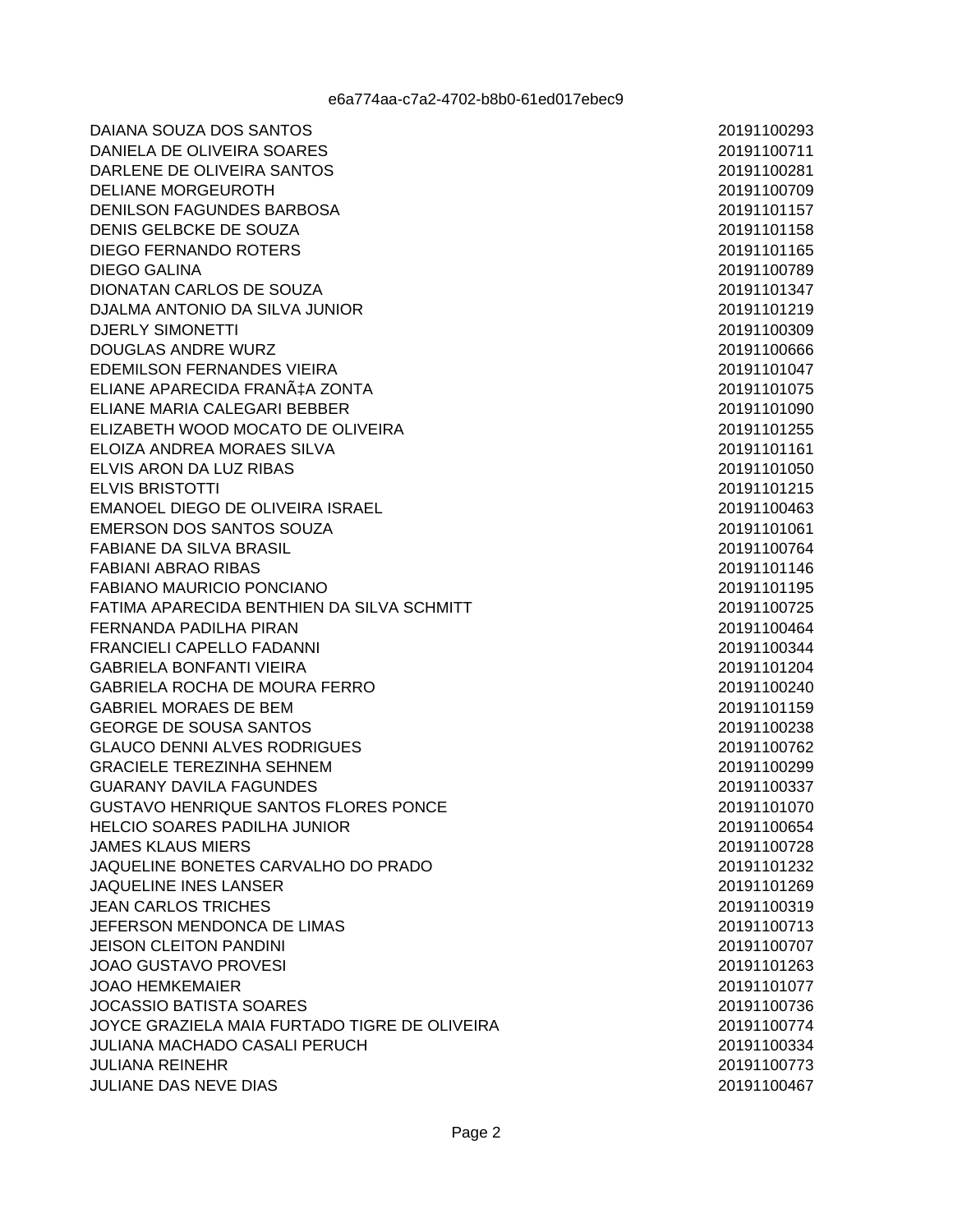| <b>JULIUS DIEGO DE FRANCE SANTOS</b>                   | 20191101053                |
|--------------------------------------------------------|----------------------------|
| <b>KARINA RAMOS</b>                                    | 20191100791                |
| KAUANE SALETE DE ABREU                                 | 20191100772                |
| KELI VANESSA SALVADOR DAMIN                            | 20181300775                |
| KELLY CRISTINA DONASSOLO GIOVANETTI                    | 20191100518                |
| <b>KELLYN REGINA LAZAROTTO</b>                         | 20191101088                |
| KETHIRINE MACHADO DE MEDEIROS                          | 20191101082                |
| <b>LARISSA SAUGO PIOVESAN</b>                          | 20191101357                |
| <b>LAURA MARIA BERTOTI</b>                             | 20191100770                |
| LEANDRO AUGUSTO MACHADO CARNEIRO                       | 20191100769                |
| LENISE SILVA DE SOUZA                                  | 20191100280                |
| <b>LEONARDO LEIRIA FERNANDES</b>                       | 20191100735                |
| <b>LETICIA CUNICO</b>                                  | 20191101349                |
| <b>LIARA DARABAS RONCANI</b>                           | 20191101085                |
| LUÃ fMOLOISE FERNANDES DA SILVEIRA                     | 20191100473                |
| LUANA DA SILVA                                         | 20191101164                |
| <b>LUCAS PEREIRA DE JESUS</b>                          | 20191101266                |
| LUCAS RIBEIRO DE CASTRO                                | 20191100351                |
| LUCIANO MANOEL MACHADO                                 | 20191101160                |
| LUCIENE POHLMANN DA SILVEIRA GAULKE                    | 20191101057                |
| LUCIO GALVAO MENDES                                    | 20191101278                |
| MARCELO PACHECO BRAGA                                  | 20191100685                |
| MARCELO SILVESTRE ROSA                                 | 20191101064                |
| <b>MARCIO ANTONIO PAULO</b>                            | 20191101316                |
| MARCOS COLLARES MACHADO BINA DE SOUZA                  | 20191100477                |
| <b>MARIAH RAUSCH PEREIRA</b>                           | 20191101080                |
| MARIA IZABEL ALMEIDA DA SILVA                          | 20191101076                |
| MARILDA DUTRA DALMAGRO                                 | 20191100694                |
| <b>MARILIA MOMOLI</b>                                  | 20191100314                |
| <b>MARLI DE FAVERI</b>                                 | 20191100706                |
| <b>MATHEUS LORENZATO BRAGA</b>                         | 20191100714                |
| MICHELI CARMINATTI                                     | 20191100795                |
| <b>ODILON DA FONSECA JUNIOR</b>                        | 20191100546                |
| <b>ODIRLEI COCHARSKI</b>                               | 20191100501                |
| <b>PATRICIA WILLMS</b>                                 | 20191100785                |
| PAULO HENRIQUE MATAYOSHI CALIXTO                       | 20191101162                |
| PAULO ROBERTO CORDOVA                                  | 20191101081                |
| PEDRO AUGUSTO CROCCE CARLOTTO                          | 20191101065                |
| PEDRO EDSON DE OLIVEIRA MADRUGA                        | 20191101273                |
| POLYANNA ORLONSKI FUCK                                 | 20191100650                |
| RAFAEL GONCALVES DE SOUZA                              | 20191101214<br>20191100741 |
| ROCHELE FIGUEIREDO CARDOSO<br>ROMULO DE AGUIAR BENINCA |                            |
|                                                        | 20191100718                |
| RONDINELIO CINTRA CARNEIRO                             | 20191100322                |
| <b>ROSANA RICHTER</b>                                  | 20191101276                |
| ROSEMERY ANDRIOLI                                      | 20191101094                |
| ROSIANE BITTENCOURT<br>SAMANTHA MARINA MAFRA ZANELLA   | 20191101067<br>20191100730 |
|                                                        |                            |
| SAMIRA COELHO                                          | 20191100738                |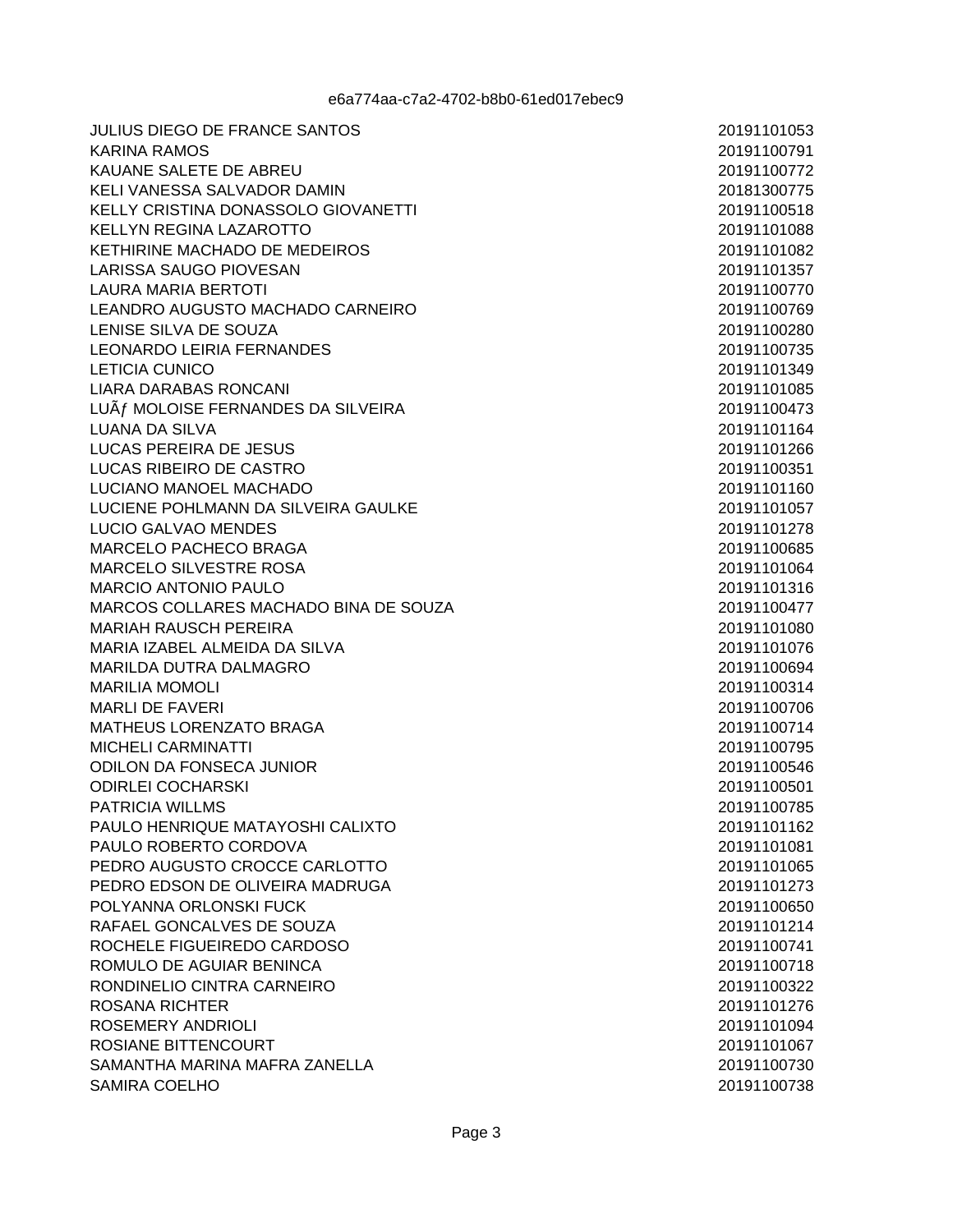SAMUEL LENIN DA LUZ ARAUJO **SAVIO ALENCAR MACIEL** SHAYDA CAZAUBON PERES SIBELI PAULON FERRONATO SIRLEI TEREZINHA ROTTAVA SOELIA FERNANDES FERREIRA NUNES **STEFANI PAES FERREIRA SUELEN RIZZI SUSANA PINTO BOLZE TACIANA APARECIDA DIESEL TAIANF TAIS HARITZREITER** THAISE CARARA JEREMIAS THIAGO CASTRO BEZERRA THIAGO LUIZ MARTINS **TIAGO JAVUREK NUNES** VALDEMAR CAVALHEIRO JUNIOR **VERIDIANA MERQUE FERRAZ WAGNER MITIAN MEDEIROS** YAMARA FERREIRA GUEVARA ZENILDA DIAS DE LIMA DOS SANTOS AISLAM UESLEM OLIVEIRA CEDRAZ ALESSANDRA REMICIUS DE SOUZA CASCO ALINE SALETE NEGRI DE OLIVEIRA **AMILTON LUIZ RABELLO** ANA PAULA ANTONELLO SIEG **ANDREA AMARAL** ANDRESSA EHLERT MOREIRA DA SILVA ANGELA MARIA KUASNE DA SILVA MACEDO **BIANCA NUNES DE OLIVEIRA** BRUNA ALVES COLONETTI **BRUNA BOTIN NASCIMENTO BRUNO KOHL** CELIZ ISABEL ABREU MARTINS MACEDO CLAUDIA ALEXANDRA DE SOUZA PINTO CRISTIAN ELIZABETE DE FREITAS CRISTINE NOSKOSKI CYNTHIA CLAUDIA ROMERO DAIANA ROSA DA SILVA DALVINA SOUZA RODRIGUES BRUM CARLOS DANIEL ANTONIO KAPPER FABRICIO DANIELLE DE BONA SARTOR CAMARGO DANIELLY BERNECK COAS RIBEIRO **DARLAN ROBSON VOSS DEBORA FATIMA ALBERICI DIRCELEI ARENHARDT DOUGLAS RODRIGUES SAUCEDA** DULCE LUBENOW DELAVY **DULCIMARA DOS SANTOS LIMA** EDUARDO DAL BELLO ALBERTI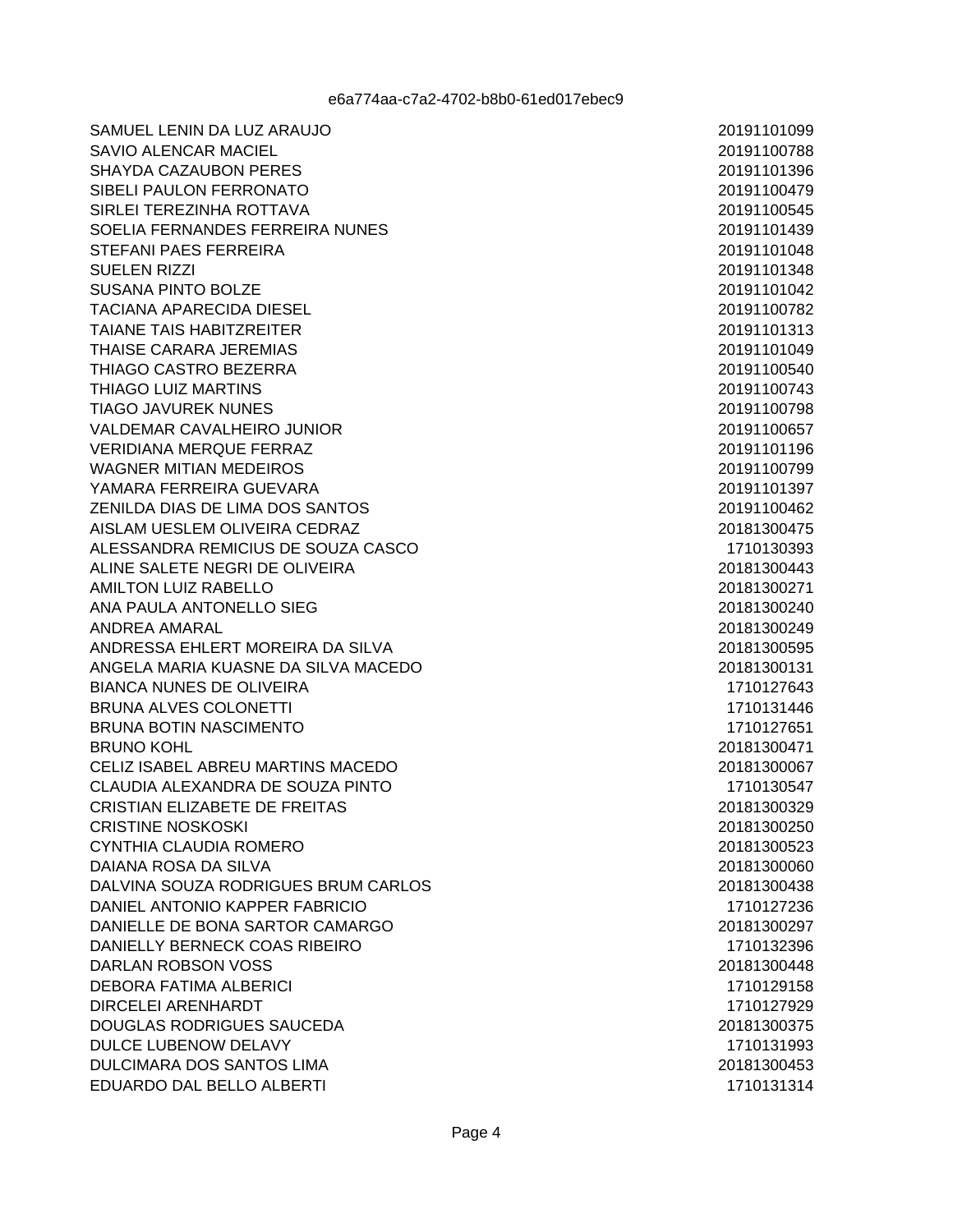**ELIANE ROSA POLLI** ELIS REGINA MACEDO ELIZANDRA APARECIDA DOS SANTOS ELIZANDRA DA SILVA **EMANUELLE ALVES DE MEDEIROS ESTER FANK KIST** FABIO BARBOSA DE MIRANDA **FABIO RODRIGUES SPIAZZI FELIPE CARRADORE** FERNANDO SANCHES DE LIMA GEISEREL CRISTINE PATRICIO **GILSON SCHMITZ MICHELS GLAUCIO BRUM CARLOS GLEISIANE COLOSSI GRACIELE LUCIA BAGNARA** GREGORY CHAGAS DA COSTA GOMES **GREICI MORATELLI SAMPAIO GREICY CORAL HELENA IUNZKOVSKI** INES EULALIA DOS REIS MACHADO **ISRAEL RAULINO COELHO** JAINEFER SOUZA ANDRADE **JARDEL REBELO LUIZ JEANINE OLIVEIRA SOARES JESSICA NATALIA LEGUIZAMON DONADEL JESSICA ZAGOTO BESSA JOICE LUIZ JERONIMO** JONATAN SANTOS BERETA **JONATAS PEREIRA JOSE AUGUSTO FARIAS SANTOS JOSE MARCELO MACEDO JOSIANE DE SOUZA CONTE JULIANA MARIA FELIPETTO CLARO JULIANA PORTO DA SILVA JUSSANARA MACHADO** KATHLEEN STEINER ROSNIECEK KÉTRORIN JOÃfO **LEANDRO CHIES** LIDIANE GONCALVES DE OLIVEIRA **LILIAN RENGEL** LUANA DO CARMO DE JESUS LOPES LUCIANA ANDREIA RANNO LUIZ FELIPE APOLINARIO MARIA HELENA ROMANI MOSQUEN MARIVETE INÊS FELDMANN KRINDGES MIGUEL DEBARBA MIRIAM MARGARETE AMARAL DA SILVA **MONICA CORREIA DA SILVA** MORGANA ZANELATTO MINOTTO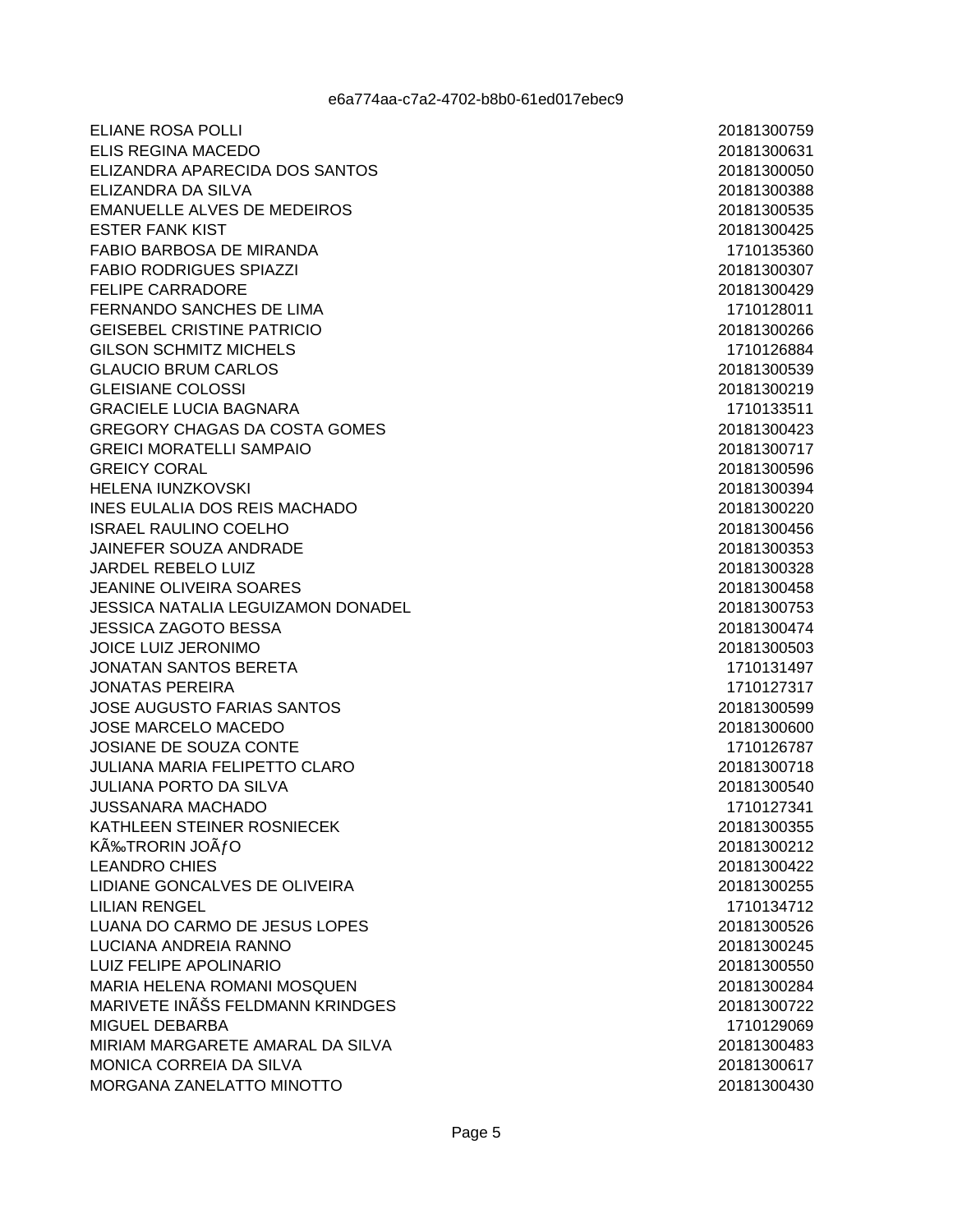NATHALIA DE OLIVEIRA SANTOS PATRICIA BERNARDI BEAL PATRICIA HAHN RAFAELA BASSOLI RAFAELA DALAZEN VERONEZ MONTEGUTI RAFAELLA ALINE LOPES DA SILVA NEITZEL **REGINALDO WESSLER RENATA DE PIERI PEREIRA** RICHARD FERREIRA SENE ROGERIO OLAVO MARCON ROMULO LIRA MILHOMEM ROSANA CEOLIN MENEGHETTI ROSEANE FERNANDES TEIXEIRA ROSELAINE MATILDES DE OLIVEIRA TEIXEIRA **ROSEMAR SCHMELING** SHIRLEI FABIANA SILVA SILVANA VIEDA HERMES SIMONE BRUTSCHER KERN SINARA CARDOSO DA SILVA SIRLEI MARIA DE JESUS SOUZA **TAMARA FLOR SILVERIO TEREZINHA AGNESE FILIPINI** THABATTA AISLAINE CEDRAZ APOLINARIO **TIAGO ZEFERINO VALMIR INACIO VANESSA MENEZES BOLLES VERA LUCIA ELIAS MEDEIROS** WERTHER ALEXANDRE DE OLIVEIRA SERRALHEIRO **WESCLEY JOSÉ LIRA** YOMARA FEITOSA CAETANO DE OLIVEIRA FAGIONATO ADELIENE DOS SANTOS DREHER ADRIANA REGINA BONETI BARBOSA **ADRIANO ALMEIDA** ADRIANO JOSE LAURINDO ALBERTINA S D GONCALVES ALEXANDRA SLAVIERO COSTA ALEX RICARDO WEBER ALINE CAROLINA PAHL STAMMERJOHANN ALINE CAVALCANTE VIEIRA COSTA ALINE CRISTINA RAMOS AMPELOPE ELEUSIS DE ALMEIDA ANA CAROLINA VINHOLI **ANAEL PREMAN KRELLING** ANAMELIA FONTANA VALENTIM **ANA PAULA ALTHAUS ANA PAULA BESEN** ANA PAULA DA CUNHA NUNES ANA PAULA PUPO CORREIA ANA PAULA SEIFFERT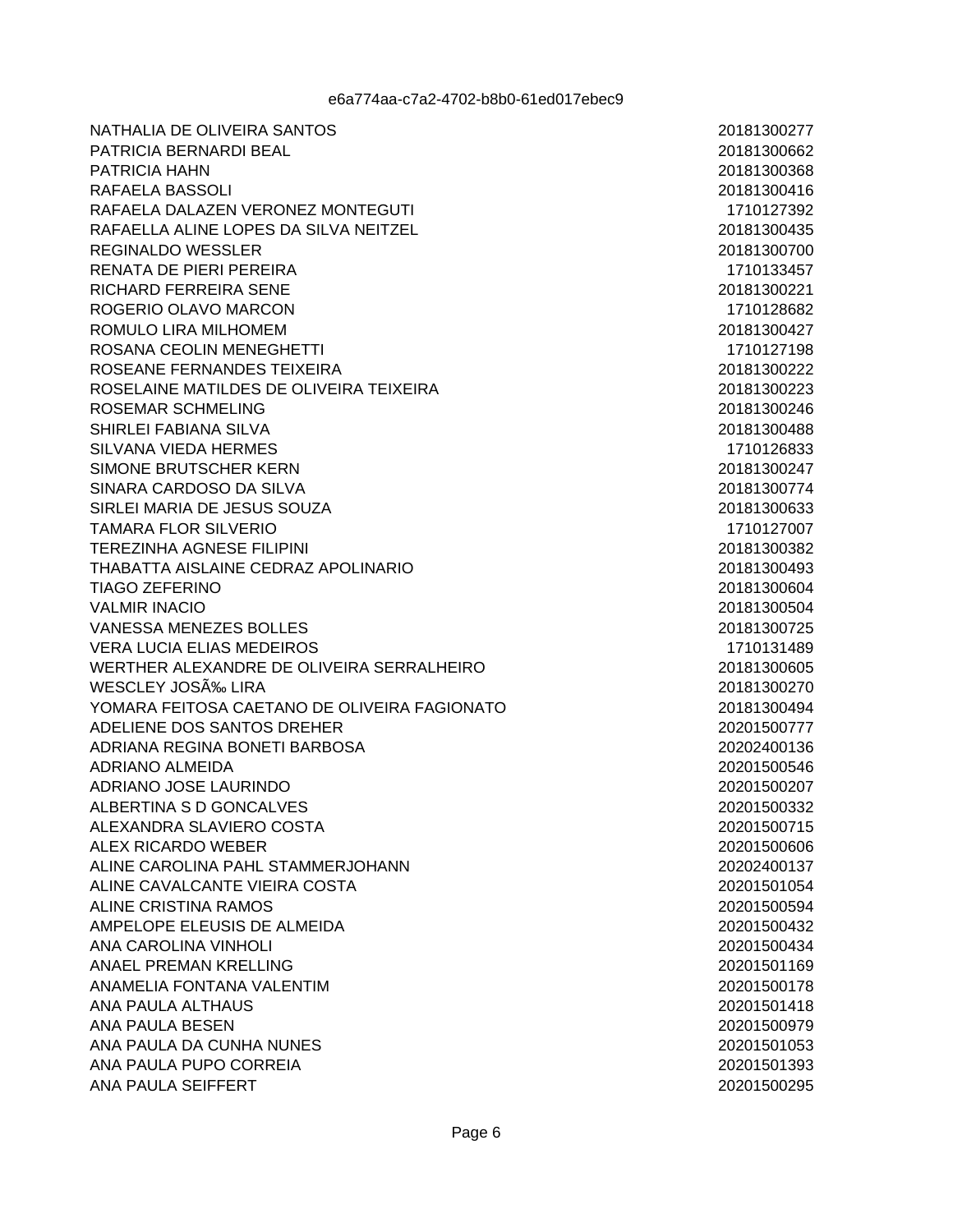ANDERSON MACHADO PEREIRA ANDREA LEONDINA DA COSTA ANDRE ARRUDA LASKOS ANDRE BONETTO TRINDADE ANDREIA ALEXANDRA ORTIZ DA SILVA ANDREIA COSTA DOS SANTOS ANDREI DE SOUZA DA SILVA ANDRE MICHELS CHIBIAQUI **ANDRE PUEL** ANDRE SALVARO FURTADO ANDREZA THIESEN LAUREANO ANNA PAULA DOS REIS MALLET ARTHUR PEIXOTO BERBERT LIMA **ARTHUR SILVA ARAUJO AUGUSTO PEREIRA DE JESUS** BEATRIZ DE FREITAS REIS PANDOLFO BEATRIZ FRANCALACCI DA SILVA **BRUNA ANGELINA PEREIRA BRUNA CORREA VAZ BRUNA LUISA RADAELLI BRUNA RODRIGUES CAMARGO BRUNO DE MATOS CASACA BRUNO EGUES MORAES CAMILA BARTH PAIVA CAMILA MACARINI GAVA CARLA SOUZA ARRUDA** CARLOS EDUARDO DE SOUZA CAROL APARECIDA RODRIGUES DE LIMA CAROLINA COLLISCHONN **CAROLINY NUNES ARRUDA** CASSIANE BARBOSA DE LIMA SOARES CASSIANO DA SILVA KARSTEN **CENIRA INES PRAUCHNER** CIBELE LOUISE PRUNER FRAHM **CLAUDETE CORREA DOS SANTOS CLAUDIO JOSE RAMOS CLEUSA BEATRIZ DEVES CLEUSA STTFFEN CRISTIANE DENISE BOSSONI CRISTIANE FELIPPI CRISTIANE VERUCH** CRISTIANE VIEIRA DOS SANTOS FURST **CRISTIANO DA SILVA CRISTIELE APARECIDA PETRI CRISTINA ELISE FUCK VACHTEL CRISTINA MISSAO BORILLE KUBA** DAIANA CARLA AGAZZI CHAGAS **DAIANA RAFAELA ELLVANGER DAIANE BERNARDI**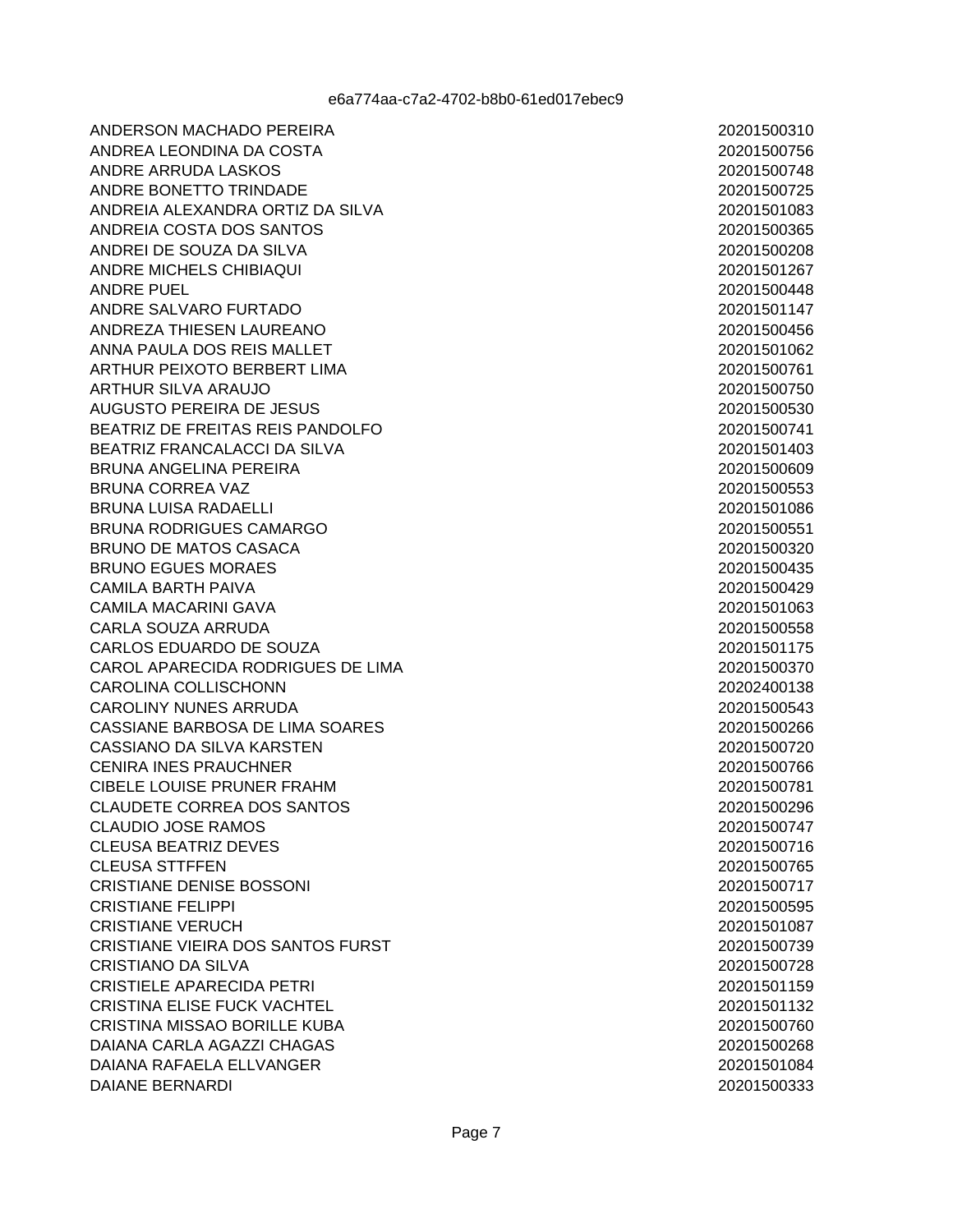20201500280

20201500941

20201501068

20201500775

20201500209

20201500913

20201500738

20201501176

20201501055

20201500771

20201501056

20201500366

20201500666

20201500441

20201500556

20201501395

20201500511

20201500793

20201500722

20201500335

20201500605

20201500745

20201501057

20201501088

20201500778

20202400139

20201500431

20201500773

20201500281

20201500126

20201501067

20201501070

20201500669

20201500358

20202400140

20201501170

20201500437

20201500746

20201500757

20201500752

20201500343

20201501058

20201500516

20201500172

20201500763

20201500271

20201500618

20201500742

20201501178

**DAIANE CAROLINE WAGNER** DAIANE DE MARCO DANIELA PEREIRA FERREIRA **DANIELA VARNIER GISLON** DANIEL COMIN DA SILVA DANIEL DE JESUS VALENTIM DANIELI APARECIDA FERENS IELER DANIEL STRADA DARLAN SOUZA DE MEDEIROS **DAYSE CEVEY LEITE** DEBORA NUNES RIGO **DELBO SANDRO PRETO DELCIA GODINHO GUSE** DELVAN ARAUJO DA SILVA **DENISE PAES PEREIRA DIANE RUTESKI DIEGO BORTOLINI** DIEGO HALTIERY DOS SANTOS **DIEGO ROBERTO GIESEL** DIEGO SOUZA PINTO **DIOGENES DEZEN** DIOGO PINHEIRO DA SILVA DIONATAN FELIPE STAUDT DA SILVA DJEISO LUAN SANDRIN EDELAR ANTONIO SIQUEIRA EDENILSON FERNANDO CATARINA EDMUNDO POZES DA SILVA EDNEIDE RAMOS DE SANTANA **EDUARDO LUIS GOMES ELIANDRA GOMES MARQUES** ELISA BRAGA SARAIVA ELIZAIDE DE EMERIM BIF **EMERSON SILVEIRA SERAFIM** ENEIDA SALES NORONHA **ERNESTO ALBRECHT** EVANDRO RODRIGO DARIO **EVERSON DEON FABIO BULEGON FABIO KRUEGER DA SILVA** FERNANDA DOS PASSOS CARDOSO FREITAS FERNANDA MARIA MONTEIRO BASTOS DE FARIAS SOUTTO MAYOR DA MOTTA FERNANDA MARTINS JOAO FERNANDO DOMINGOS ZINGER **FERNANDO GIACOMINI FERNANDO LILA FLAVIA RENATA APARECIDA CRUBER FRANCIELE MARIA ALVES FRANCIELI INES GRIGOLO FRANCISCO SARTORI**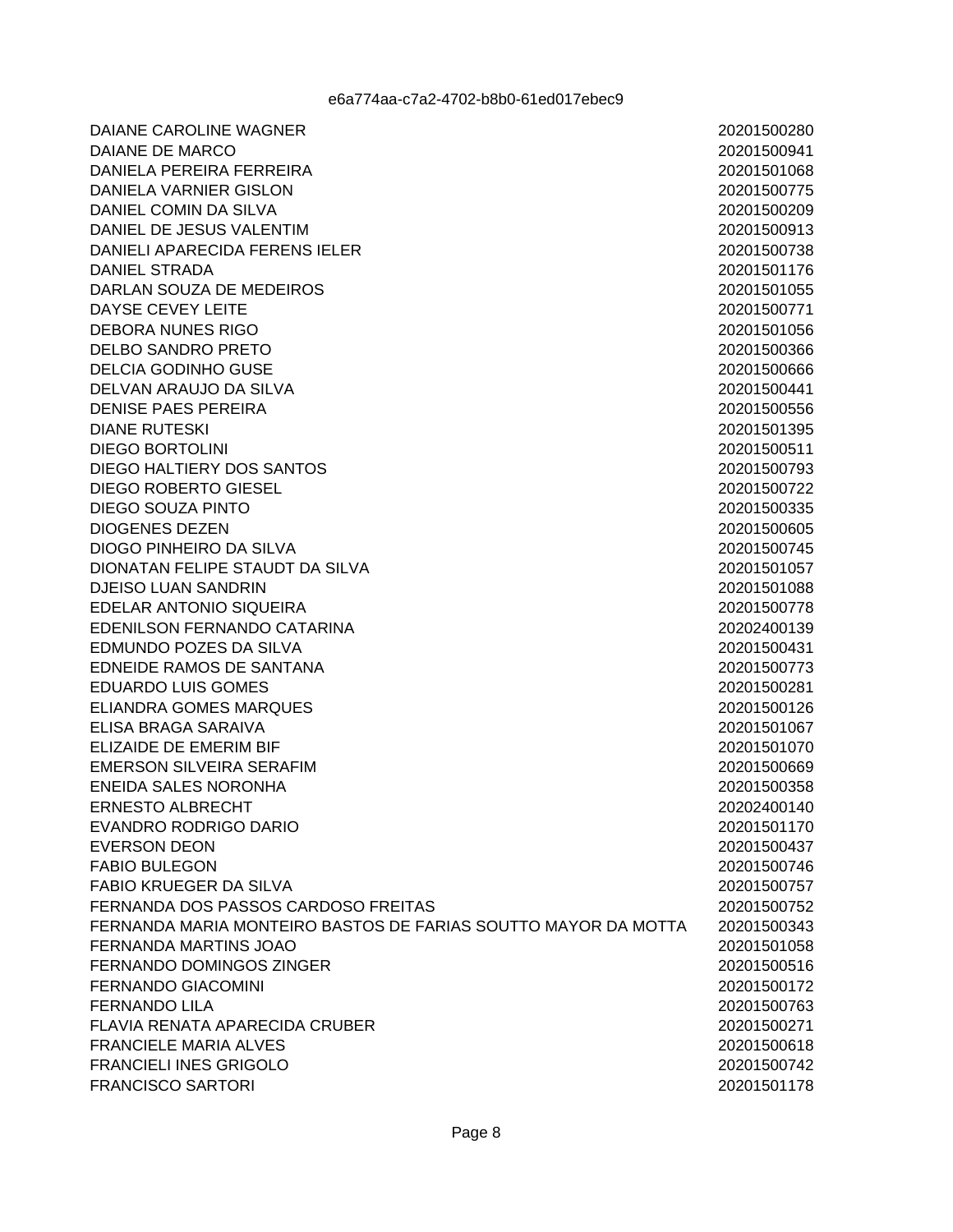GABRIELA JORDÃ FO LYRA **GABRIELA KUEHN GABRIELA PELEGRINI TISCOSKI GENIVAL LIMA ALVES GIOVANI CUSTODIO DE AMORIM GRAZIELA OLIVO FERMO** GUILHERME DE SANTANA WEIZENMANN **GUSTAVO MARTINI MAFRA** HIARIMA BEATRIZ DA SILVA CAMPOS **ISRAEL DA SILVA PINHEIRO IVONE DE MORAES KERBER JACIRA NEVES LIBORIO DE AVILA JACKSON MEIRES DANTAS CANUTO JADNA CUSTODIA FERRERIA VIEIRA JAISON VALMOR BRUCH** JANDIR NUNES DOS SANTOS JAQUELINE REGINA DALL OGLIO **JAQUELINE SUAVE** JEFFERSON LUIZ JERONIMO JOAO AUGUSTO DA SILVA BUENO **JOAO CARLOS SUDATTI** JOAO PEDRO OLTMAN KUBIAKI **JOAREZ VIRGILIO DA COSTA JOCYLA DA SILVA** JOELMA CARDOSO DE SOUZA AMORIM JOHN JEFFERSON ANTUNES SALDANHA **JONATAN RAFAEL RAKOSKI ZIENTARSKI JOSEDI WOJCIECHOWSKI JOSE LUIZ TEIXEIRA JOZIMAR PELEGRINI JUCELE SOUZA MEBS JULIANA DE OLIVEIRA GOMES JULIANA FLORENCIO HORACIO DA SILVA JULIANO DA CUNHA GOMES JUNIOR CUNHA JUSSARA CRISTINA STINGHEN** KAMILA KAZMIERCZAK KATLYN FARAH THEICHMANN **KEILA CAROLINA FERNANDES LALINE BROETTO** LARISSA PEREIRA JULIO **LARISSE KUPSKI LAURA SANTOS DA CUNHA LEANDRO DE PAULA NETO LELIO JOSE LIMA LENICE DA SILVA COUTO LETICIA AMANDA ZANK LETICIA MEIRELES** LILIANE PEIXOTO BERBERT LIMA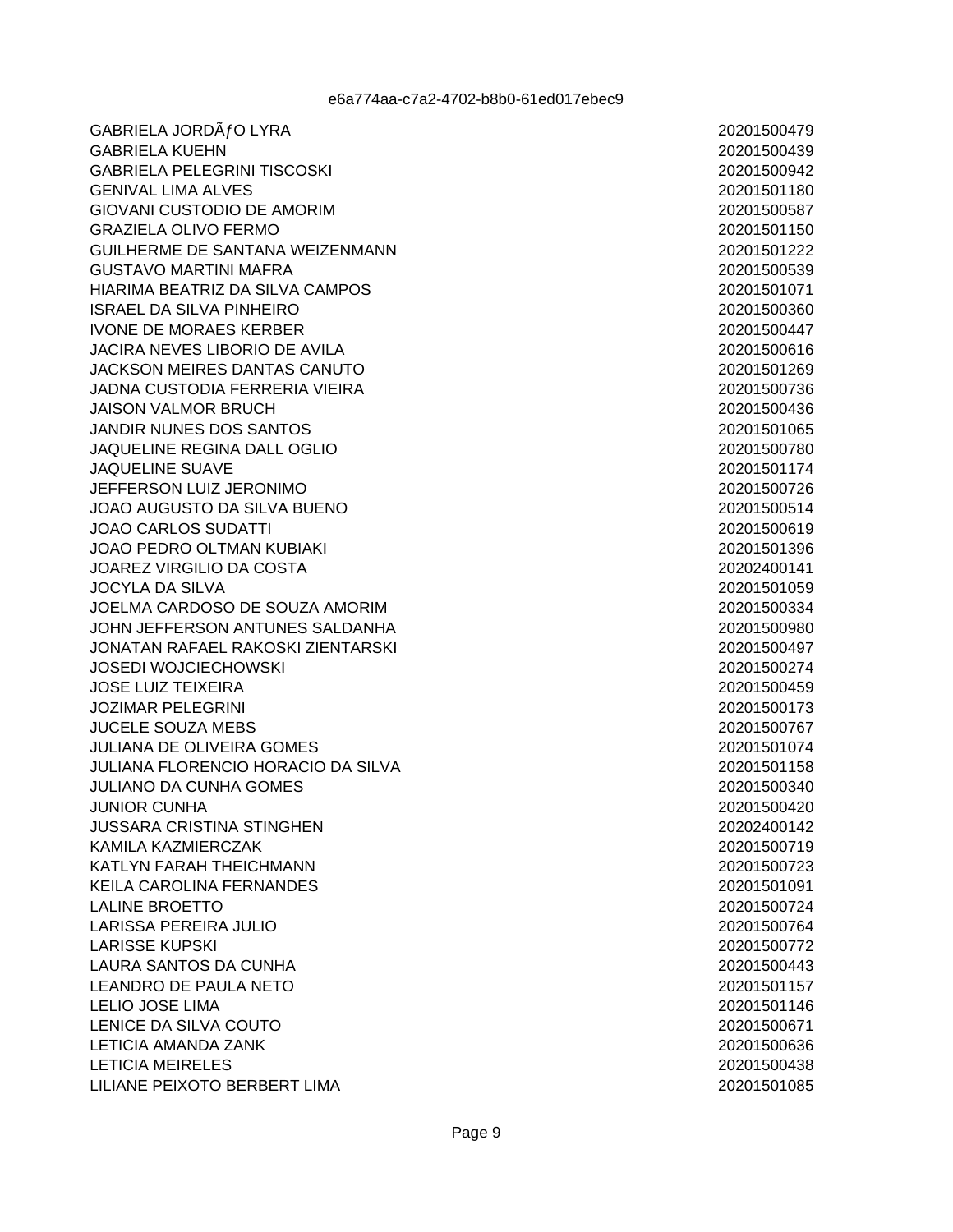LISNEY MOREIRA DE SOUZA COXEV PORTILHO LIZIANE DE FREITAS RIBEIRO DIAS LOANA DE MOURA FURLAN **LUANA CORREA ROSA LUCAS BUENO** LUCIANA DA ROSA ESPINDOLA LUCIANA MARIA MAZON **LUCIANE BRADBURY** LUCIANO ALVES **LUCIANO BARRETO** LUCIMARA ALVES MACHADO STUKOSKI LUIZA ALANO DE ALMEIDA **LUIZ CARLOS BARON LUIZ FERNANDO HENNING** LUIZ GERALDO DA SILVA JÊNIOR **MAIRA AMARAL THUMS** MARCELA BENTO MARCONDES GUIDIO MARCELO DALPIAZ DAGOSTIM MARCELO DE SOUZA MÃ⊡RCIA CARDOSO ROCHA **MARCIA GOMES PRIMAK DOS SANTOS MARCIO ADAMS MARCIO JOSE DA SILVA MARCO ANTONIO HACK MARCOS ANDRE PISCHING MARCOS MOTA MACEDO MARIA DE FATIMA RODRIGUES SILVA** MARIA DE JESUS DE SOUSA **MARIANE MARTINS CUNHA** MARIANGELA KRETZER MARTINS **MARIANI DE SOUZA SILVEIRA MARIA PIERINA FERDINANDI PORCEL SANCHES MARICLEIA LOPES PRIM** MARIO DA ROSA JOAO **MARLISE BISOLO MATEUS MAGEROSKI** MATEUS SANTOS DE SOUZA **MAURICIO BEGNINI MAURICIO DANIEL MARCZAL MAYARA MACIEL MAYCON VIANA** MELISSA FREITAS DE ALMEIDA MICHELINE DE SOUZA FRAGA ROCHA MICHELLE COITINHO DE OLIVEIRA **MONICA DA SILVA COLLA MURILO FERREIRA VITOR** NADIA MARIA DA SILVA NATALY SYSSY MANSANI CARRARO **NELSON GRANADOS MORATTA**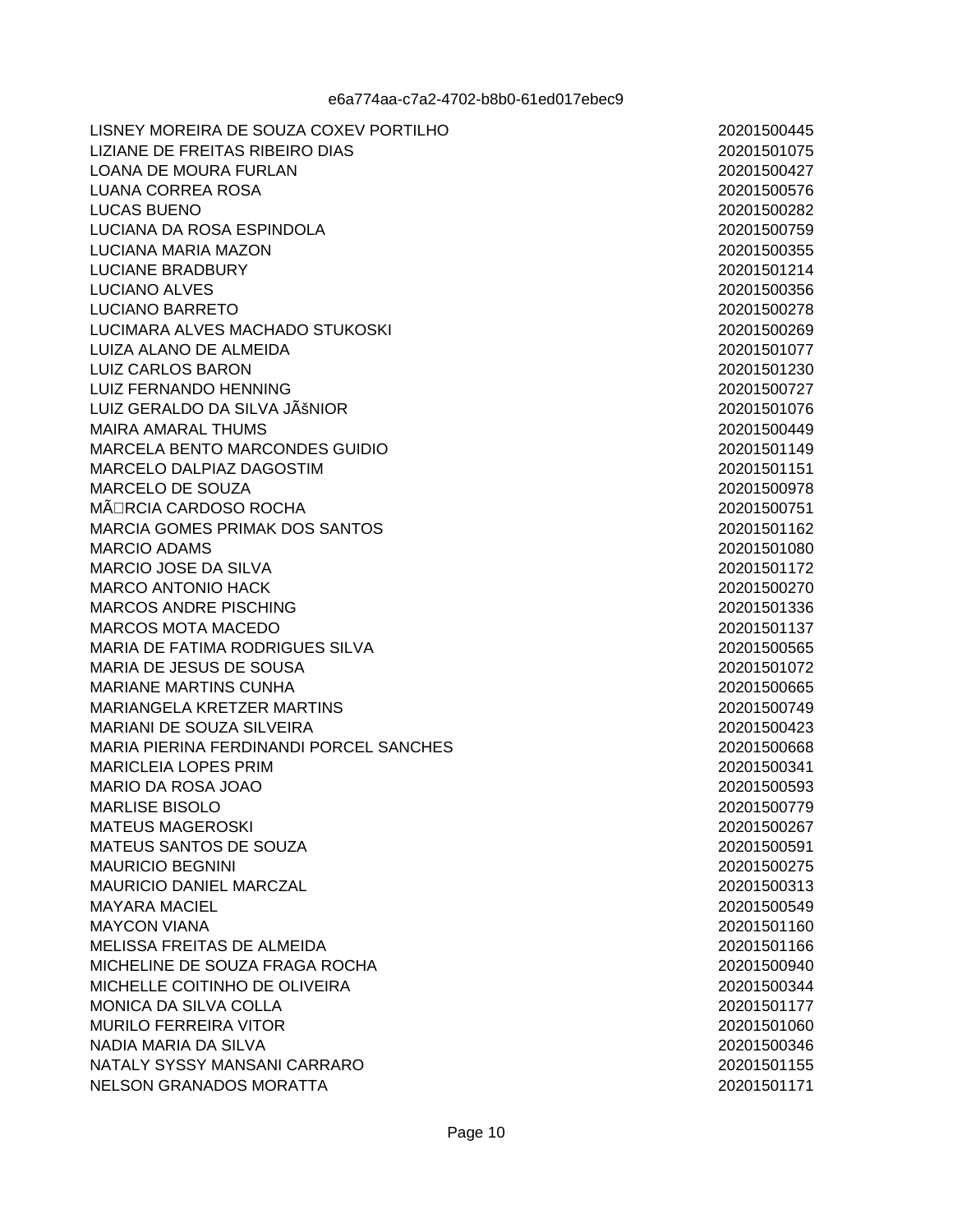**NORTON MAYER** OCINEIA MARCIA ANDRADE SANTIAGO ODILON HONORATO FRANCISCO FILHO OSAIR PEREIRA DE SOUZA PATRICIA ALVES FERREIRA PATRICIA CABRAL CECHINEL PATRICIA DORNELLES DE AGUIAR PATRICIA FERREIRA DE QUEIROZ PAULA DE SOUZA MICHELON PAULA IASCHITZKI FERREIRA CIPRIANI PAULA LOPES DE SOUZA DOTO PAULO ROBERTO HOFFMANN PEDRO CESAR CORDEIRO VIEIRA PEDRO HENRIQUE PEREIRA ROZENG PEDRO PAULO FREITAS PINTO TAVARES PIERRY TEZA PRISCILA FRONZA CRISTELLI PRISCILA NEHRING PRISCILA PEREIRA DA SILVA PRISCILLA DE OLIVEIRA PRYSCILLA DA SILVA MENDES RAFAEL ANTONIO ZANIN RAFAEL GRACILIANO DE ARAUJO KARVAT RAFAEL KLEIN MORESCHI RALPH FERNANDO ROSAS RAMON PACHECO DE FREITAS RAQUEL ANTUNES DE MELLO RAQUEL KRUG LABES RAUANY LEITE PARRELLA RENATO BARBOSA SAMPAIO **RENICE GUDAS RICARDO BALLESTRERI** RITA DE KACIA FAVRETTO THIBES ROBERTA COSTA RIBEIRO DA SILVA ROBERTO AKITOSHI KOMATSU RODRIGO BATTISTI RODRIGO SOARES DA SILVA ROSANGELA GONCALVES PADILHA COELHO DA CRUZ ROSANGELA MARA CROMIANSKI ROSANGELA MELLO VIEIRA ROSIANE MARLI ANTONIO DAMAZIO ROSIMARI DE FATIMA CUBAS BLAKA SABRINA RAFAELA DE LIMA **SALETE DE ALMEIDA SAMUEL COSTA** SHARLINE GIRARDI DE ANDRADES SHARLLENE JOAQUIM DO AMARAL SILVANE BIANCHET FAVERO SILVIA HELENA FIALHO SILVEIRA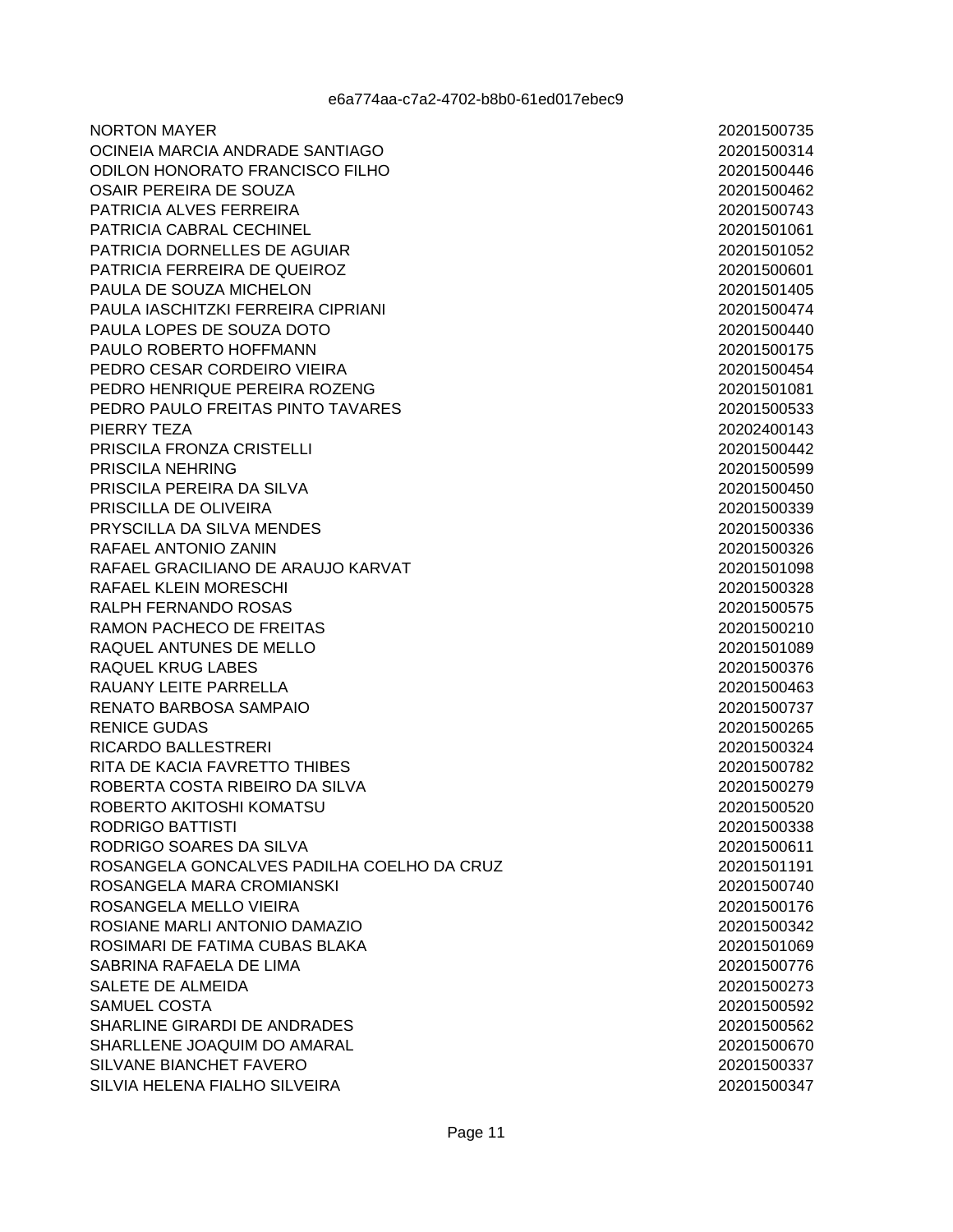**SILVIO DUARTE DIAS** SIMONE FELIPE FOGACA DE BEM SIRLENE SILVEIRA DE AMORIM PEREIRA SONIA MARIA HEY SOYARA CAROLINA BIAZOTTO TAMIRES JOAQUIM LUCIETTI **TATIANA TOZZI THAIANA PEREIRA DOS ANJOS** THAYSE DO NASCIMENTO MACHADO CARGNIN THIAGO AGUIAR PORTELA THIAGO MENEGHEL RODRIGUES **THIAGO WALTRIK TIAGO MEDEIROS** TIRSON AUGUSTO DE OLIVEIRA SOARES **TULIO RABELO LOPES UBALDO BERINO PEREIRA RODRIGUES VALERIA VIANA WEISS VALTER MARCIANO DACOREGIO** VANDRESSA MEIRA JETKA VANESSA FERREIRA DO LAGO **VICCARON NASSIFF VICENTE D'ONOFRIO VINICIUS BERNDSEN PECCIN** VIVIANE MARIA LUZ DE CHAVES NICOLAIKO CORDOVA **VIVIELE ANDRESA GASTMANN** YNGRID SOARES DOLCI **ZELIO JOAO BORGES** ALESSANDRA MULLER MOREIRA DOS SANTOS ALEXANDRE MARCOLINO ANTONIO ALEX FERNANDO RIBEIRO ALINE SOUZA DA SILVA AMANDA DA SILVA **ANDRE CAFRUNI** ANDREIA ZACHARIAS MANGAN ANGELA SALETE DE FREITAS GONCALVES **BARBARA MACIEL FREITAS CARLA LASCH MAHL** CARLA RODRIGUES DE ANDRADE CAROLINA ESCANDIEL FERREIRA FARIAS **CLAUDIR STANG** DENISE FERNANDA CORREA DENISE SANTOS CHAVES ELAINE CAROLINE DOS SANTOS ELISÃ.NGELA COMACHIO GONA‡ALVES DE LIMA ERICA MARCELIA VIEIRA DA SILVA **EVERTON DUTRA LICZKOSKI EVERTON LUIZ BOERI EVERTON PEREIRA DA SILVA** FELISBERTO OLIVEIRA DA SILVA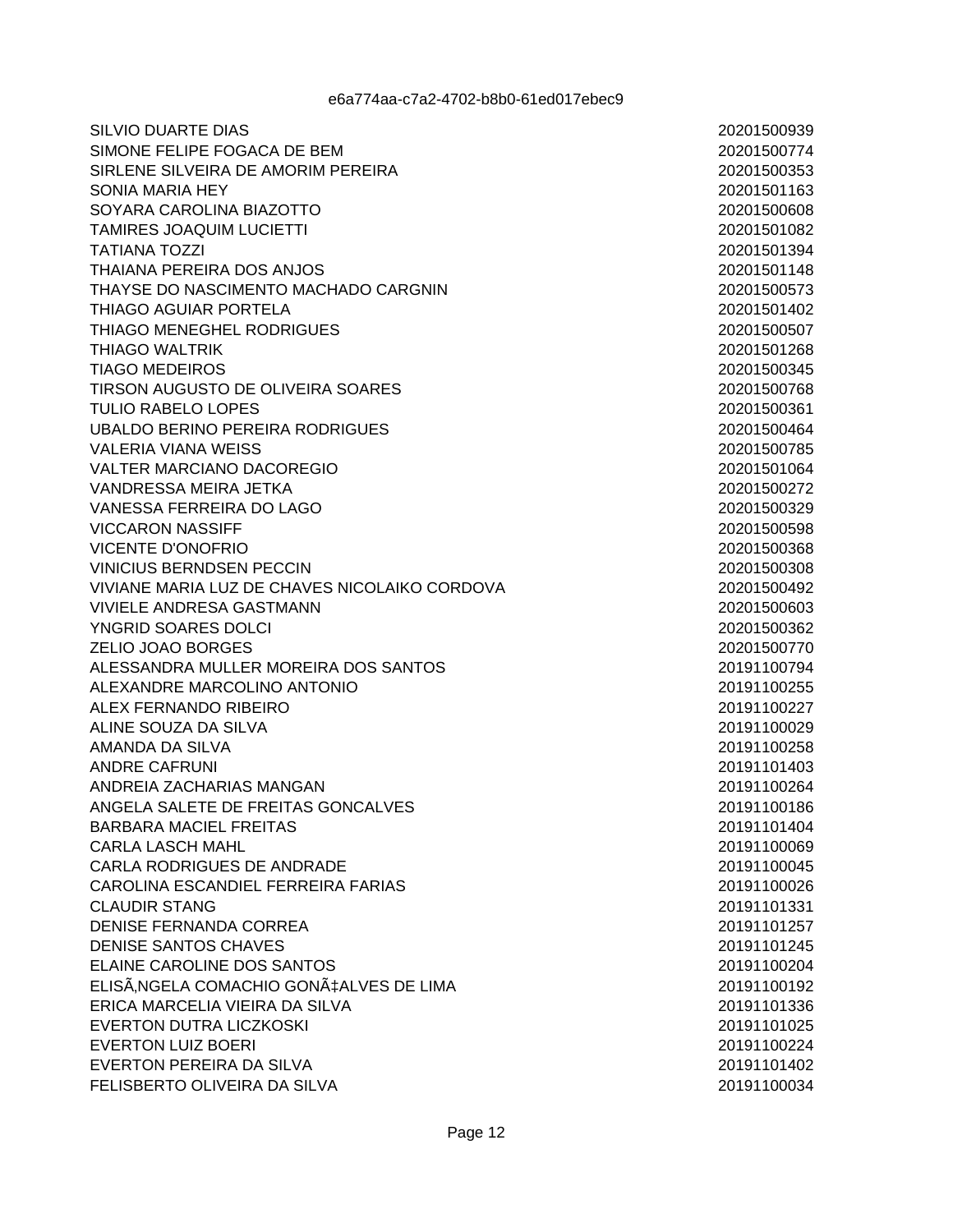FRANCIELLI MARINA HONORATO MACHADO **GABRIELA GUAREZI BENTO GILENE OLIVEIRA BARROS GIORGIO ERNESTO TESTONI GISELE VIAN GUSTAVO LUIZ BRISTOT ILCA MARIA FERRARI GHIGGI JANAINA NEVES VITOR** JANAINA PEREIRA DE FARIA JEFFERSON ANDREI FERREIRA LEMES JENIEER CAROLINE LEITE JORDANA RAMOS PORTINHO JORGE GONCALVES VIANNA **JULIANA CANDATEN JULIANA MARIA ALVES RODRIGUES** KATHILCE MARTINS AMORIM LEILYANE KUIASKI MALIKOSKI **LENNON FIORILLO** LETICIA MEDEIROS E SILVA LINDAMIR SICKA CEOLLA MANOLO SILVEIRO CACHAFEIRO **MARCELO IVAN FLORES MARCIANE ANGELA TOMAZELLI MARCUS GEORG** MARIA CHRISTINA TORRES DA SILVEIRA **MARILDA DUTRA DALMAGRO MARILEI LEMES MARITIANE TERRA CORREA MATEUS POTRICH BELLE** ODETE ROSSETO **OLEDE BOSCATO FRANZ RAOUEL PAULUS** RENEU CESAR ZIGER RITA DE CASSIA DA SILVEIRA CORDEIRO ROBERTA DE LIMA BATISTA SALES ROGERIO ANDRE CLELE ROSELI BONATTO ROSELI ROSSETI MILAK ROSEMARI VIEIRA DE TOLEDO SHAINATA MICAELLY MARTINS GREGORIO MOLINA **SILMAR PRIMIERI** STELA MARA DE OLIVEIRA RODRIGUES **SUANI CORDOVA MOTA** SUELLEN MARTINS DOS SANTOS GARCIA **THOMAZ PANINI PACHECO TIAGO JAVUREK NUNES** VALDOMIRO DA ROSA SANTIAGO **VINICIUS VERFFEL CARVALHO VLARISSA DA FONNECA PINTO**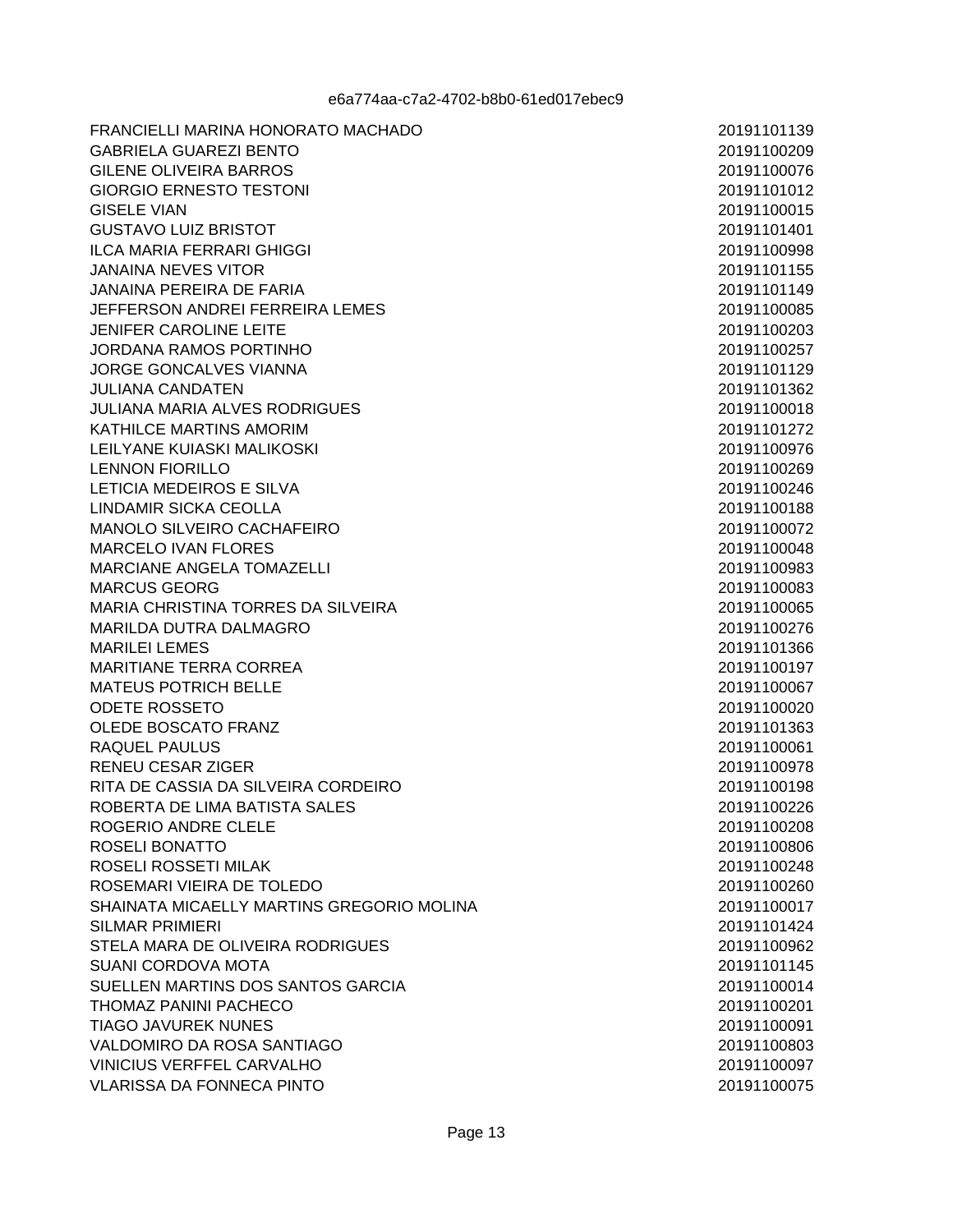**VOLNEI DARINO POL WAGNER BALDIN** ADRIANA FERREIRA CABREIRA **ADRIANA MEDEIROS** ADRIANO DANIEL PASQUALOTTI ALDUS MARCELO DA SILVA NASCIMENTO ALESSANDRO PEREIRA RAMOS ANA CRISTINA DE FARIA ANDREA CRISTINA ROSA ANGELA PAULA DRAWANZ GOTZKE AUGUSTO CESAR FELISBINO GARCIA **BRUNO CESAR ANTUNES BRUNO PANSERA ESPINDOLA CIBELY SCHIPITOSKI CLEBERSON CAGOL** CRISTIANO SILVA ALFONSO **DANIELA CAZUNI** DANIEL FERNANDO ANDERLE DANIELI LAZZARI PASTORIO DAVI CEZAR DA SILVA **DIEGO GOLTARA GOMES** EDOLOS GONCALVES DA MAIA ELIANE APARECIDA ROSA ELIANE FATIMA NUNES DE SOUZA **ELISANE MALAGUTTI EMANUELE STAUDT DIAS FABIANO DE OLIVEIRA** FABIO BARBOSA DE MIRANDA **FABIO JUNIOR NUNES GESLENE AGOSTINI** GIORDANA FERREIRA DE OLIVEIRA CARAMORI **GRASIELI NAU KUHN INAJARA FERREIRA DE ALMEIDA ISRAEL DA SILVA PINHEIRO JANE CARLA BURIN** JANETE ISOTON DAL OLMO **JAQUELINE BEGINI JENNIFER PATRICIO CANDIDO** JUDITE NETTO DE OLIVEIRA **KACIANE BACH** KATHYA SILVEIRA SIRYDAKIS KATIELLE DE MORAES BILHAN LAYS ALVES DOS ANJOS LEONARDO RODRIGUES THOMAZ BRIDI **LUCAS FELIPE ROHRBACHER MARCIO CRESCENCIO** MARIA ANGELICA DE MORAES ASSUMPCAO PIMENTA MARIA CLARETE HEIDEMANN PECHER **MARIA GORETI ALESSIO CRISPIM**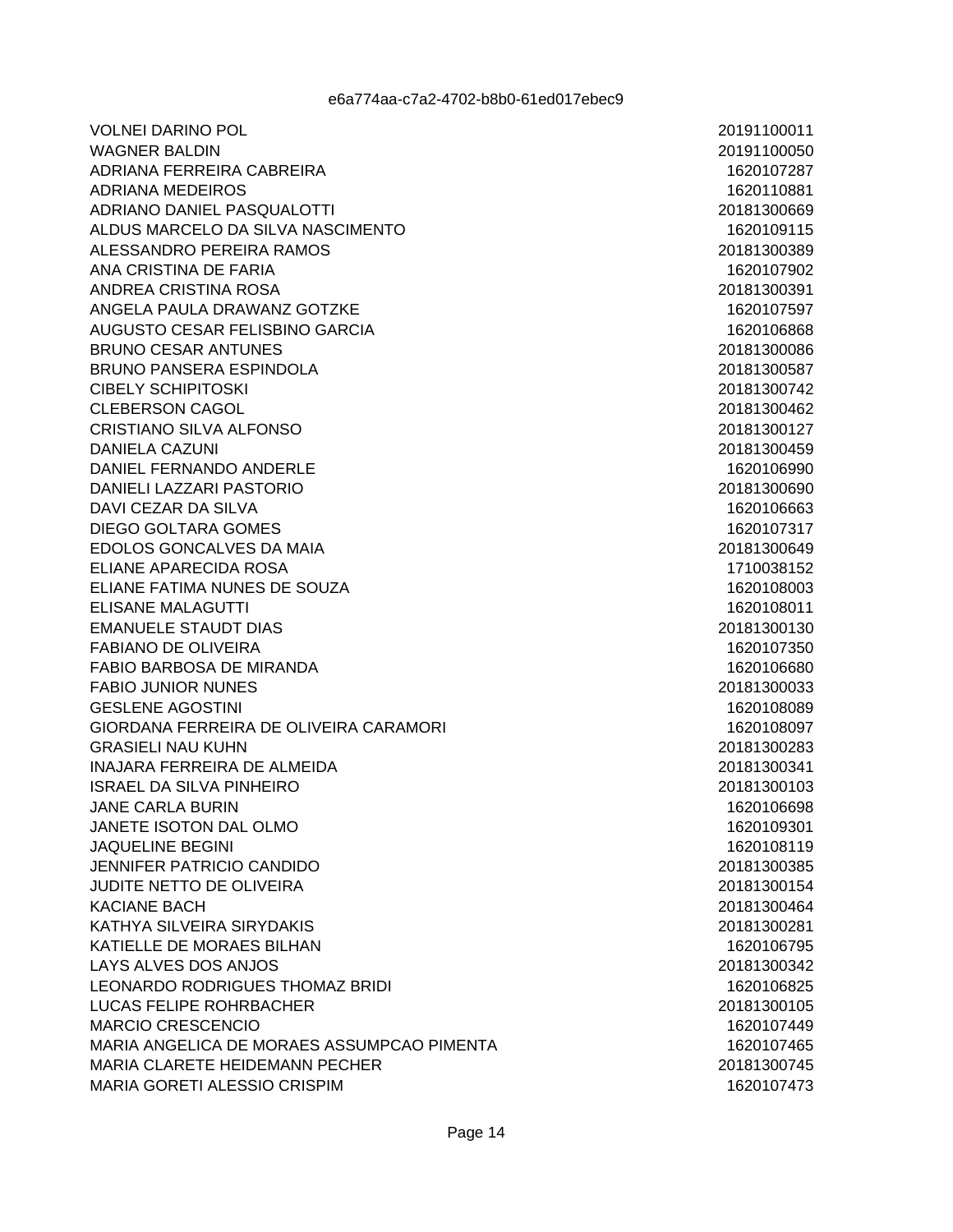MARIA INÊS ROVARIS **MAYARA REGINA DE SOUZA** MOACIR DUTRA DE OLIVEIRA **MONICA SELAU BAUER** NORBERTO STROISCH NETO PATRICIA BELLOZUPKO ZANETI PATRICIA FIGUEIREDO MARCON **PATRICK DE SOUZA GIRELLI** PAULA CHRISTINA CLEMENTE BENINCASA CAVALCANTI RAFAEL FELISBINO VITORETTI RONALD DOS SANTOS ROSA MONTEIRO MAROUES ROXANA SHINOHARA SAMUEL DA SILVA MACHADO SAMUEL HENRIOUE WERLICH SUHAILA EL KHOURI DA SILVA **TATIANE RICARDO VLADIMIR ISAAC LOPES ADEMAR GRAEFF** ADRIANA CAMPAGNARO ALAN RODRIGO CARDOSO ALBA CELESTE BELEN CAPRIZ **ALDACIR CASAGRANDE** ALESSON ALEXANDRE CARDOZO ALEXANDRA BIANCA DE SOUZA ALICIO ROCHA DE SOUSA JUNIOR **ALINE CONTE** ALINE DA SILVA ALINE PIGNATEL AMARILDO CHAVES RIBEIRO ANA CAROLINA SCARSANELLA GOMES ANA PATRICIA DOS SANTOS GARCIA ANA PAULA ANZILIERO HERMES ANA PAULA SCHAFER ANDRE GRAZZIANI DE OLIVEIRA ANDREIA ELI TECCHIO ANDREIA FERREIRA LOURENCO **ANDRE NAIBO** ANDRE ROSA RAMOS ANDRESSA EHLERT MOREIRA DA SILVA ANGELA MARIA GIROTTO ANGELICA DOS SANTOS ANTONELI ANTONIO JULIANO FELIPE TOME ANTONIO LUIZ SCHALATA PACHECO FILHO **BARBARA DABOIT POSSAMAI BARBARA SILVANA SABINO** BAZILICIO MANOEL DE ANDRADE FILHO **BIANCA ELOIZE MORO BRUNA KATIANE BOENO**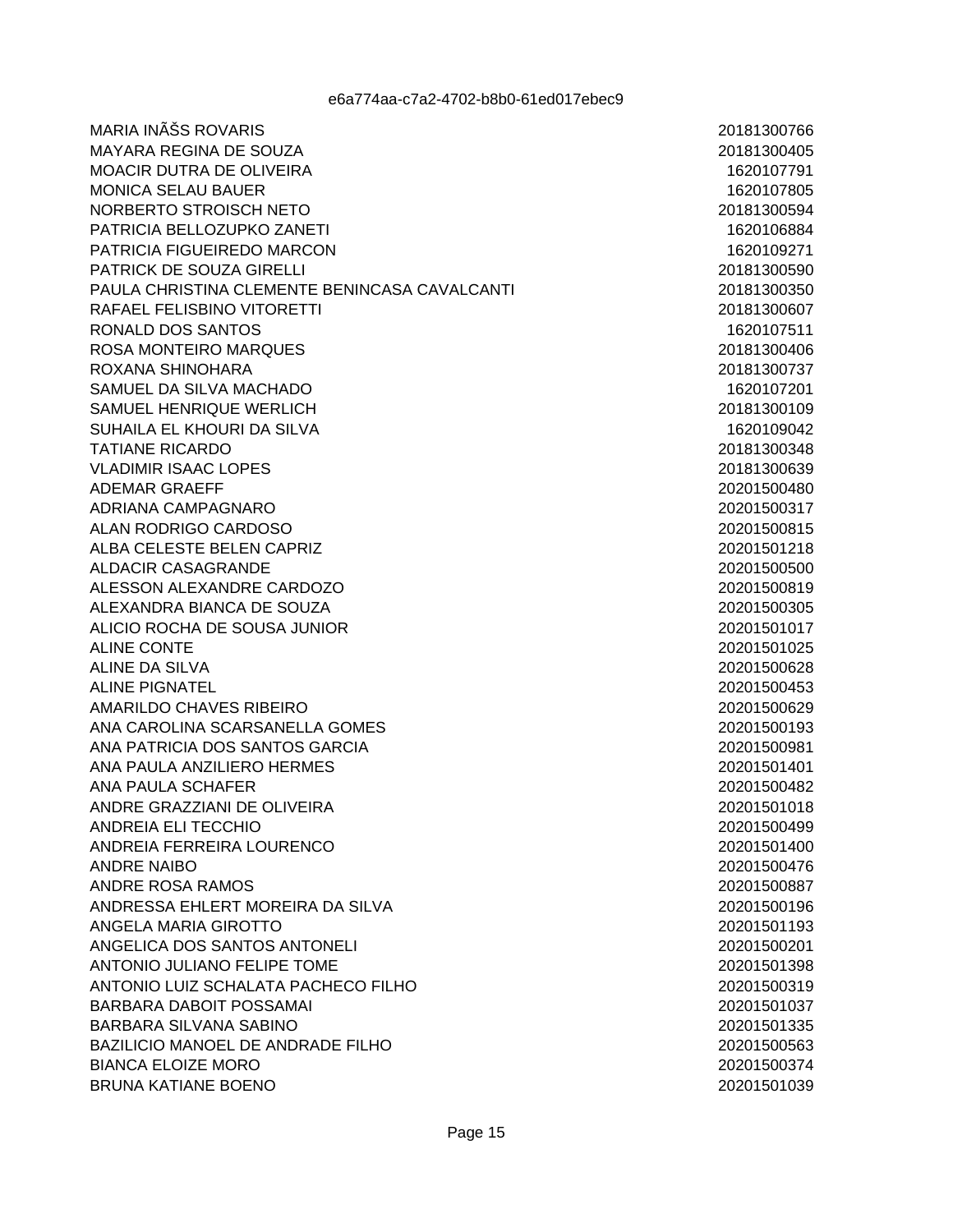**BRUNA ZATTA ROVARIS BRUNO ALBERTO PERUCHI CAMILA ANTUNES MARTINS CAMILA MACHADO** CARINA HOMEM DE OLIVEIRA CARLA ROBERTA DUARTE CARDOSO CARLA SAMUAH CORDEIRO ALVES DE LIMA **CARLOS EDUARDO BARASUOL WOLF** CERIS MARILANE KUBIAK DE MOLINER CHIRLEI STEFFENS PEDO CLACLKAUFMANN **CLARA ROSANE ARTMANN CLARICE DE LURDES MADEIRA CLESIO MARIANO MATEI CRISTIANE COSTA LORENZETTI** CRISTIANE MARCELINO PATRICIO DE OLIVEIRA DAIANA ROSA DA SILVA DAIANE OLIVEIRA RIBEIRO DALIANE GARZON SUAREZ **DALILA FURLAN DANIELA ARNOLD** DANIELA DA ROSA SIQUEIRA MARQUES **DANIELA DE LUCCA** DANIEL DE SOUZA BARCELOS **DANILA FERREIRA NIERO** DEISE MARINA PEREIRA CIEMNIEVSKY DENISE CORREA MARTINS VENANCIO DENIZE CALEGARI DE SOUZA DIORGENES EDMUNDO DE ALMEIDA **EDER ZANELLATO** EDUARDO ISRAEL ROBINSON DA SILVA **EDUARDO LOBO EDUARDO MORSCH ELIANE MONTEIRO** ELIELSON BERNARDINO ELISANGELA DE BONA ELIZANDRA ELIZA ZWICK ÉRICA VANESSA PEREIRA FLORES **ERMERSON BATISTA SOARES EVERLAN FAGUNDES** FABIANA ALVES DOS SANTOS SCHRODI **FABIANA SANTOS FERNANDES** FABIO CORREA DA SILVA FABIO HENRIOUE CORREA BOGADO GUIMARAES **FABRISIA CREMA** FERNANDA MARINHO DANIEL AUGUSTO FERNANDA RODRIGUES AMERICO DE OLIVEIRA **FLAVIA MARIA SILVA FRANCIELE BAMPI**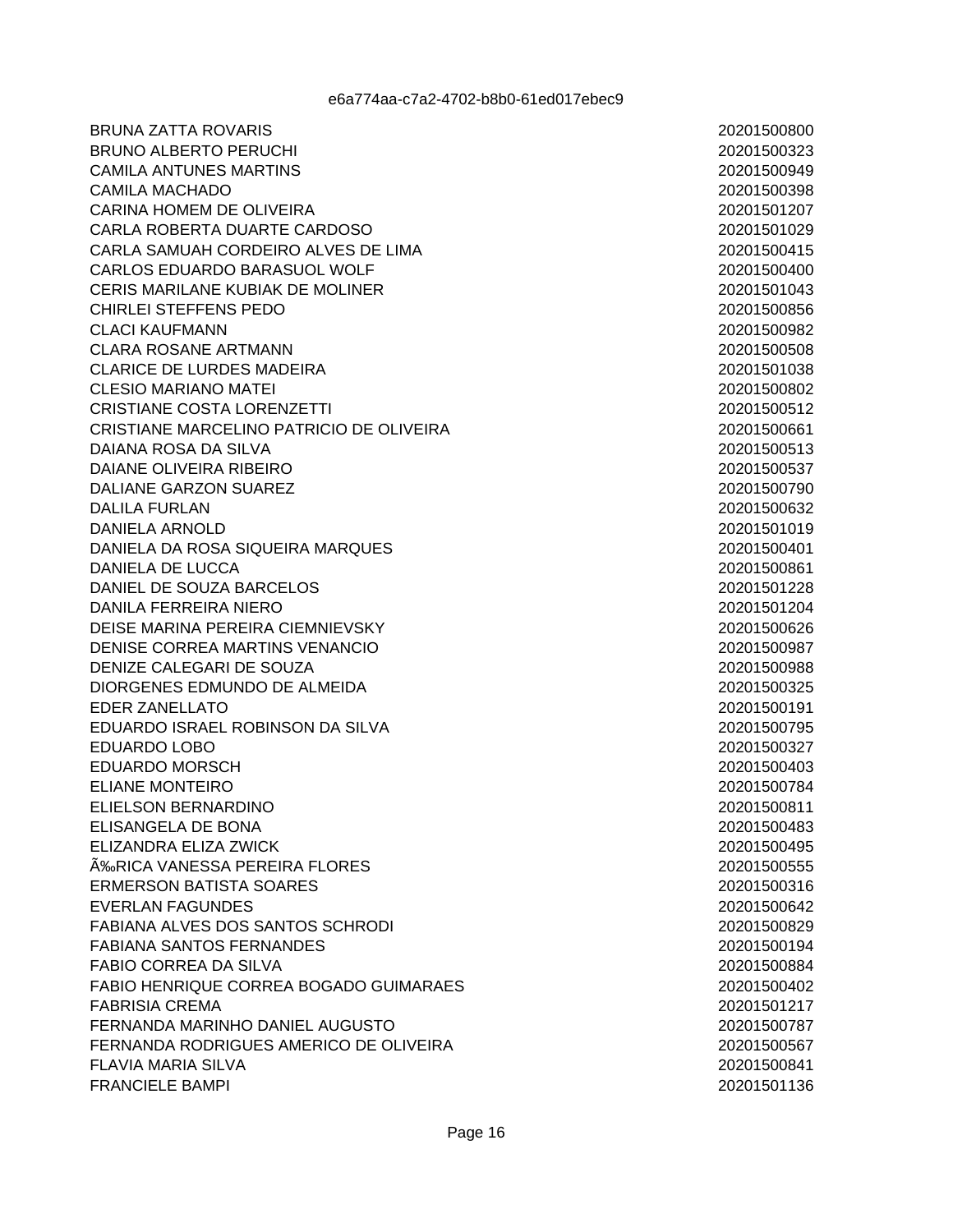**FRANCIELE LAZZARI FRANCIELI PEDROSO FRANCIELI RIBAS FRANCINE INDALENCIO MATOS FRANCIS SAIBEL GABRIELA YONE RISCAROLLI** GABRYELLA HORSTMANN MENGARDA **GEOVANI RAULINO** GILMARA BRAGA MARÇAL **GILVANIA DA ROSA** GISELE TARTARI MACHADO GRAVI **GISELI AFONSO COELHO TELLES GRASIELE AFONSO COELHO BARP GUILHERME MARTINS SANTILINO GUILHERME MIGLIORINI HEVERTON LUIS PEDRI IANDRA DE SOUZA RODRIGUES ISADORA MARTINS CONCER ISRAEL KEOMA MACHADO FRANCISCO ISRAEL MULLER DOS SANTOS** ITAMAR IVO DA CONCEICAO FILHO **IVAN PAES JOSE IVONE DA SILVA SCHLICHTING JACIRA MAXIMIANO DE MELO** JACKELYNYE ALEXANDRA MELARA DE ALMEIDA **JACOUELINE BARROZO CORREIA JADNA CUSTODIA FERRERIA VIEIRA JANAINA CARDOSO JANICE CARDOSO COLARES JANILSON LOTERIO** JAQUELINE DAMIANI RICARDO JOSE **JEFERSON LUDVIG JESSICA BORGES RODRIGUES JESSICA FERNANDA CAMPOS JESSICA MORESCO** JOAO LEMOS JOAO MARCELO INOCENTE DA SILVA **JOAREZ VIRGILIO DA COSTA JOEL BEGNINI** JONAS DE MEDEIROS GOULART JORGE LUIS FERNANDES DA SILVA JOSEMAR DA SILVA MATEUS **JOSIANE LIMA DOS SANTOS JOSIANE SALETE DALPIAZ** JÊLIA KLANOVICZ LANGBECKER **JULIANA EBERTZ JULIANE PATRICIA DE FREITAS KATIUSCIA BENTO KELLEN BORGES FECK**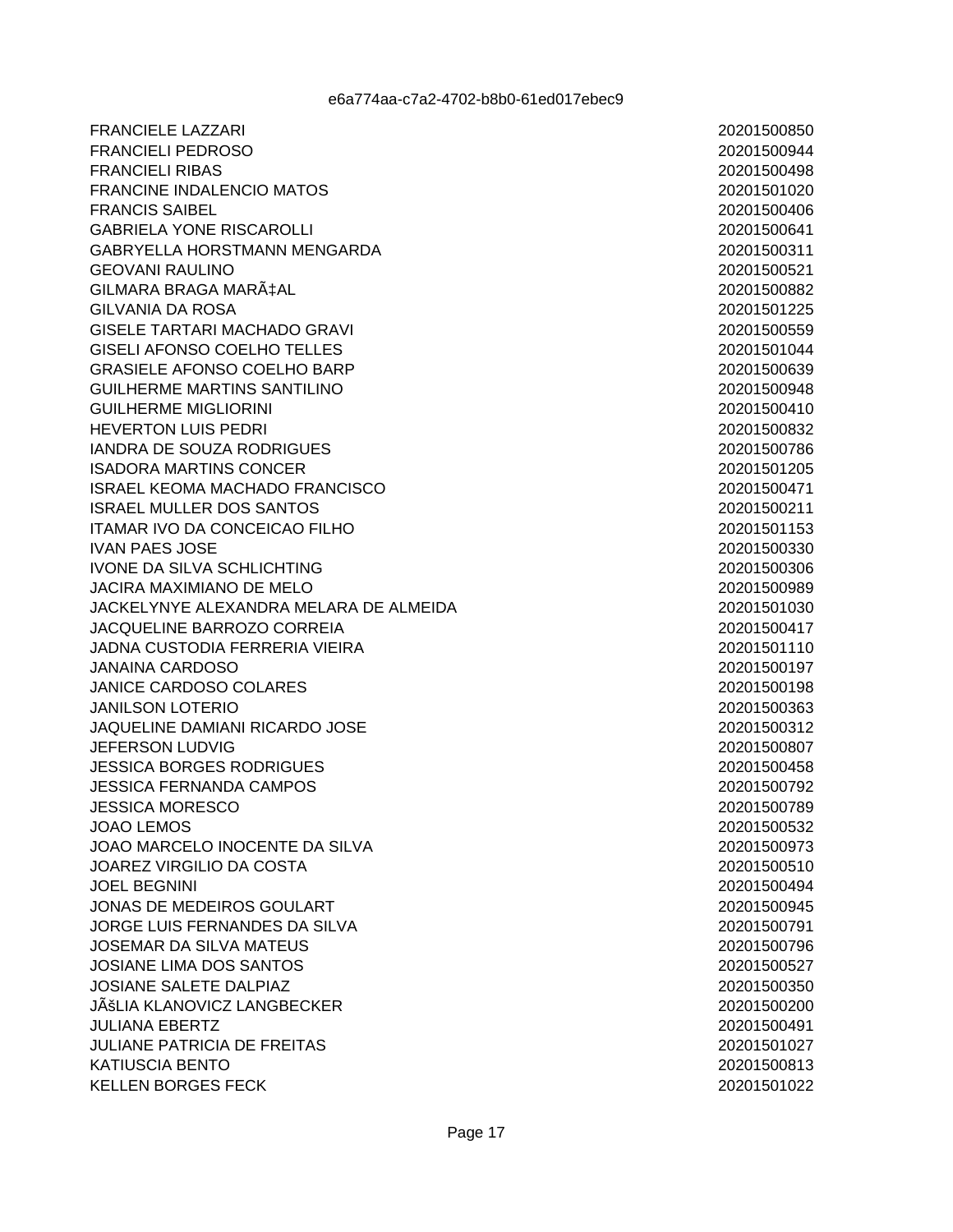**KRISTIAN VICENTE** LAURA CRISTINA HENZEL CARVALHO LAURO ANTÃ"NIO GAIESKI LEOIZA ADRIANA ANDRIAO COELHO LEONARDO RIBEIRO MOCO PESSANHA **LETICIA KATIUCIA DE LIMA LETICIA PIRES SIPINSKI** LILIANE FERREIRA DA SILVA LILIAN WRZESINSKI SIMON **LISETE DE BASTOS DITADI LISIANE DE FATIMA BARBOSA BATALHA MACHADO LORENI KLEIN MACHADO** LUANA DA SILVA PEREIRA **LUCIANA MAFRA LUCIANO AUDIBERT** LUCIANO MANOEL MACHADO **LUZANE MORES BERNARDI** MAIRA CRISTINA DE OLIVEIRA LIMA **MANOEL BOITA MARCEL EDUARD ARMANINI MARCELO MARCILIO MACHADO** MARCELO SALMERON FIGUEREDO **MARCIA EUNICE LOBO MARCIA PESSOA SILVA RAMOS MARCIO FREITAS** MARCOS ALEX NICOLAIKO CORDOVA **MARIANA FERREIRA SANCHES MARIANE DEL SANT MARIELA ELIAS PEREIRA** MARILENE ROSANA SEVERINO CARDOSO **MARINA MOREIRA MARISTELA LAURECI ROSA SAGAS** MARIZANE MARQUES SILVERIO MARLI DAS GRACAS SOUZA DA SILVA MICHELLE FEDERLE MILENA MACHADO CORTELINI NIGUELME CARDOSO ARRUDA PAMELLA NADIA BINDA PATRICIA REGINA ALVES PAULO AFONSO DE SEQUEIRA PAULO HENRIQUE DE SOUZA PHILIPPE MACHADO DOS PASSOS PRISCILA DE MEIRA DA SILVA RAFAEL ANTONIO ECKER **RAMON HEERDT DE SOUZA** RAPHAEL PEREIRA NASCIMENTO RENATA CORREIA **RENATA FERNANDES CARDOSO RENATO ROMANO**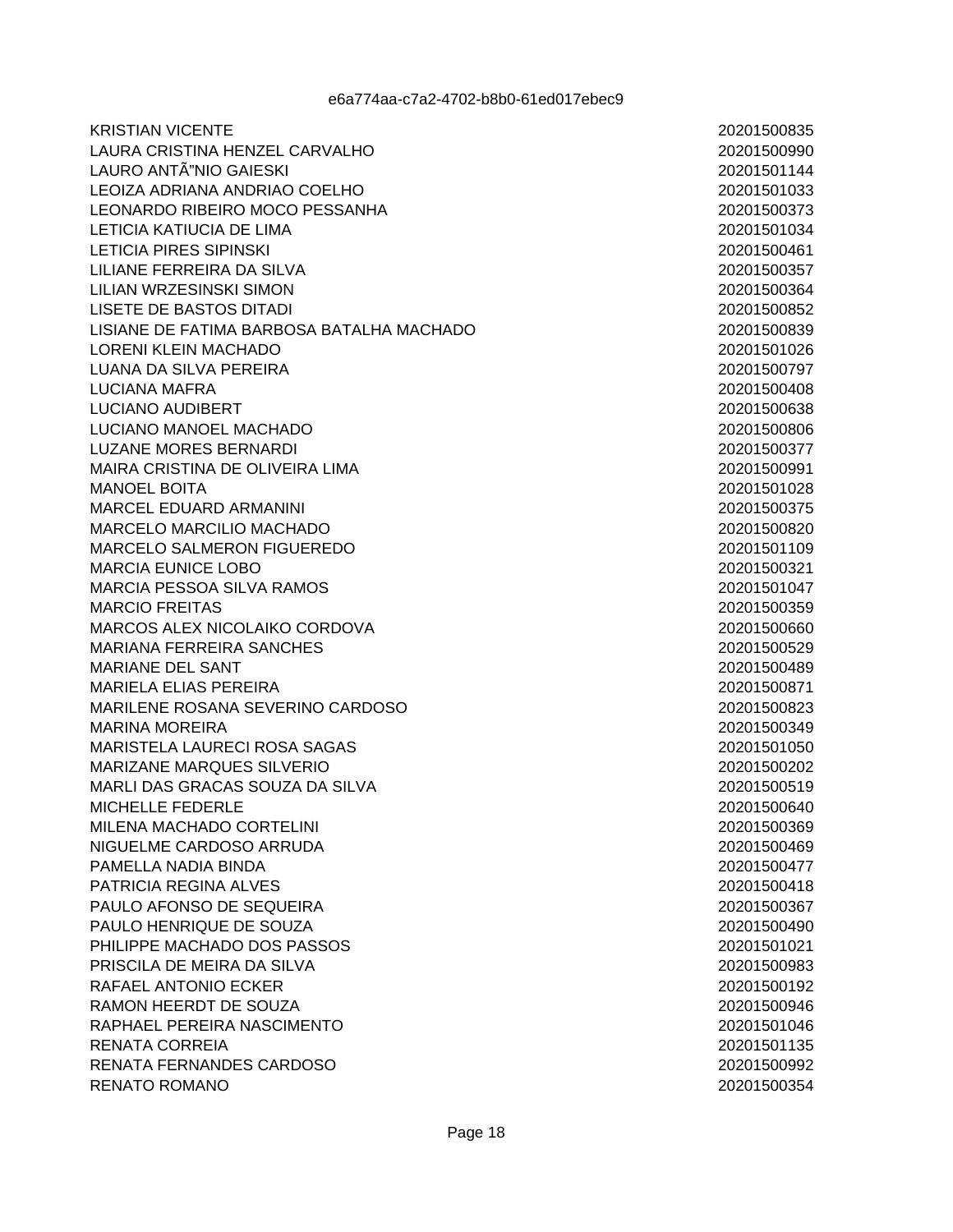**RICARDO ELIAS COSTA** RICARDO SECO SARAVALLI ROBERTO CARLOS CARDOSO ESPINDOLA RODRIGO ZUFFO RONNIS MARTINS ROSANGELA ROSELI DOS SANTOS RAMOS ROSELI VIOLA RODRIGUES **RUFIUS ANTONIUS RODRIGUES SCHMITT** SAMIRA RAFAELI GOMES SAMOEL BENEDET CITADIN SILVIO PERFIRA **SIMONE LIDIO** SINTIA SCHAUKOSKI ARRUBES SIRLENE MENEGHELLI SIUMARA DRUMM STAUDT STEPHANIE BIANCA DE SOUSA MAES SUELI TERESINHA DOS SANTOS TAISE MARQUES ALEXANDRE **TAMIRES NAPOLEAO PEREIRA TATIANE EGER VIANA THIAGO AGUIAR PORTELA** THIAGO COSTA FARIAS **TISINEIA KEMBERLI DUMKE VANDERLEIA ALCIONES BACHENDORF** VANESA DELA VEDOVA **VANIA HEGINO DAMIANI VANILDO MACHADO BORGES** VITOR GOMES DA SILVA **VIVIANE CARDOSO PEREIRA** VIVIANE DE MOURA CASSAL **JONATAN BRAGA RIBEIRO** ADILSON DE SOUZA DUARTE ADRIANA ALVES FRANÇA **ADRIANA MARIA PRESTES** ADRIANA REGINA FRITZEN ADRIANE ANGELA MACHADO DA SILVA **ADRIANE FACCIONI ADRIANO FERREIRA** ADRIANO GILMAR PUCHALKSI **AIRTON GUERNER AMANDIO** ALBERTINA S D GONCALVES ALBERTO LUIS FISCHER **ALCIANA PAULA CUNICO ALECIO COMELLI** ALESSANDRA HOERNING ALESSANDRO AQUILES BATISTA DOS SANTOS ALEXANDRE DOS SANTOS AMANDA CRISTINA DA SILVA SOUZA AMANDA CRISTINA DOLINSKI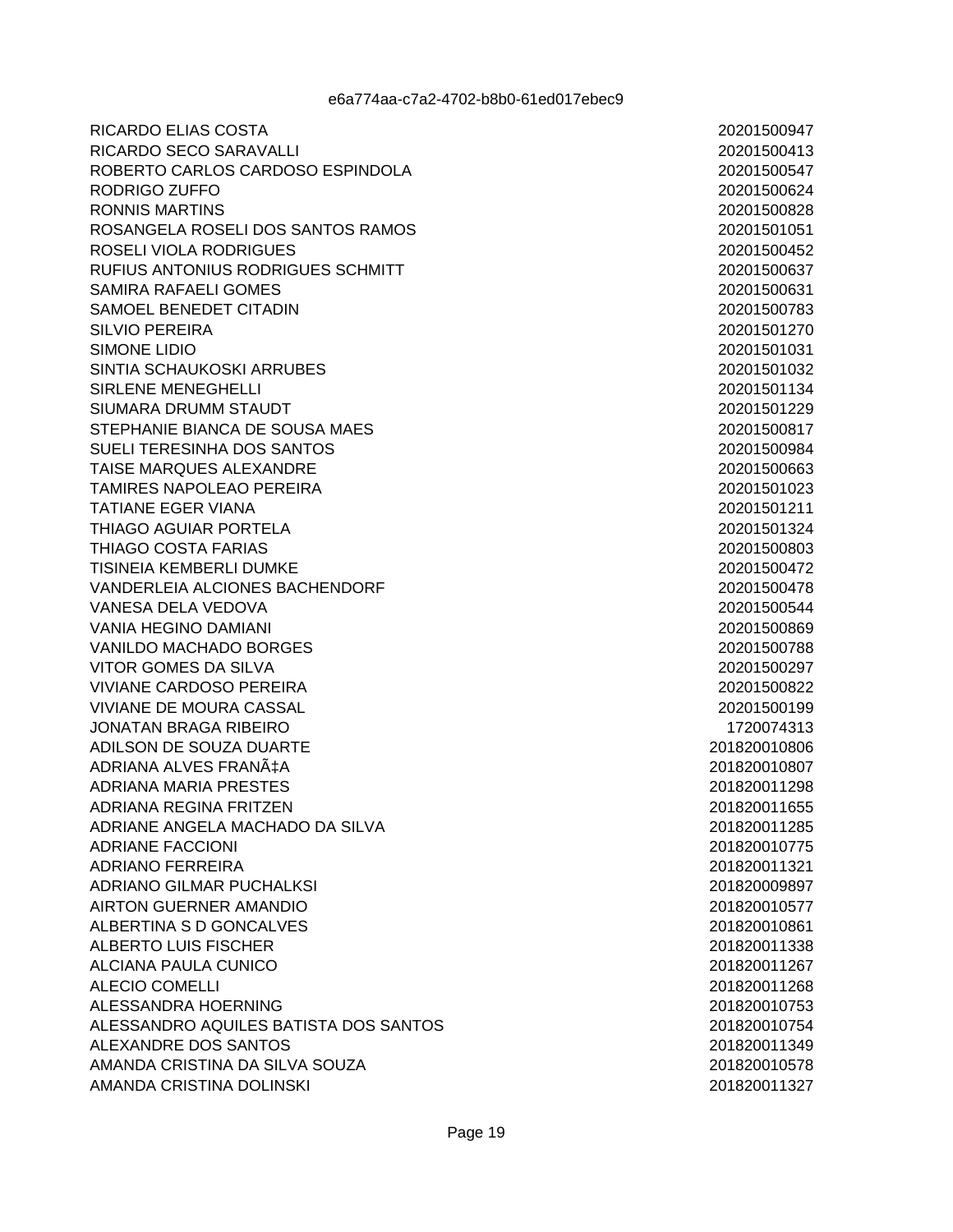AMANDA REGINA COUTINHO DA SILVA ANA CAROLINA BATTAGLIN ANA LUCIA GUGELMIN ANDERSON ANTONIO DE OLIVEIRA ANDRE HORSCHUT SANDIM ANDRE LUIS FACHINI DE SOUZA ARIEL BONADIMAN AUGUSTO DE CASSIO BUENO MARTINS **BARBARA BRATTI SOARES BRUNO CRESTANI CALEGARO** CAMILA MAIZE EZIDIO AI VES **CARLINE MORETTO** CARLOS ALBERTO DE SOUZA **CARLOS ALBERTO KOVALESKI** CARLOS EDUARDO DOS SANTOS BUENO CAROLINE TOMAZ PORCIUNCULA PAES **CESAR ANTONIO BELLI CIANE TANJA DIAS** CILEIDA DE FARIA BASTOS RIBEIRO **CLAIR GIRARDI DA SILVA CLAUDINICE CARLA BERTOTTI CLAUDIO ROBERTO GOMES CLENILSO SEHNEN MOTA** CLESIO MARIANO MATEL **CRISTIANE ARENDT CRISTINA AGUILA LIMA** CYNDI MONIQUE VIEIRA TORRES DAIANA NASCIMENTO MUNIZ DAIANA SOUZA DOS SANTOS **DAIANI SANTINONI LUIZ** DANIELA CARDOZO MENDES DANIEL CAMARGO DO NASCIMENTO **DEBORA CRISTINA THOMAZ** DEISE PIRES DA SILVA DENILSON JOSE SCHREDER JUNIOR DENISE CORREA MARTINS VENANCIO **DENIZE ERENO DENNY MARCELO MOGGI DIEGO TOMAZI** DIVA ALESSANDRA LUNKES DOLORES TOMASELLI DOOSE EDIVALDO AFONSO FERNANDES DE OLIVEIRA EDIVALDO LUBAVEM PEREIRA **ELAINE SOUSA ELEXANDRO FAGUNDES ELIANE SANTANA RIBEIRO** ELIEL MARLON DE LIMA PINTO MOREIRA **EMERSON DA SILVA MATOS ERICA DUARTE TITON**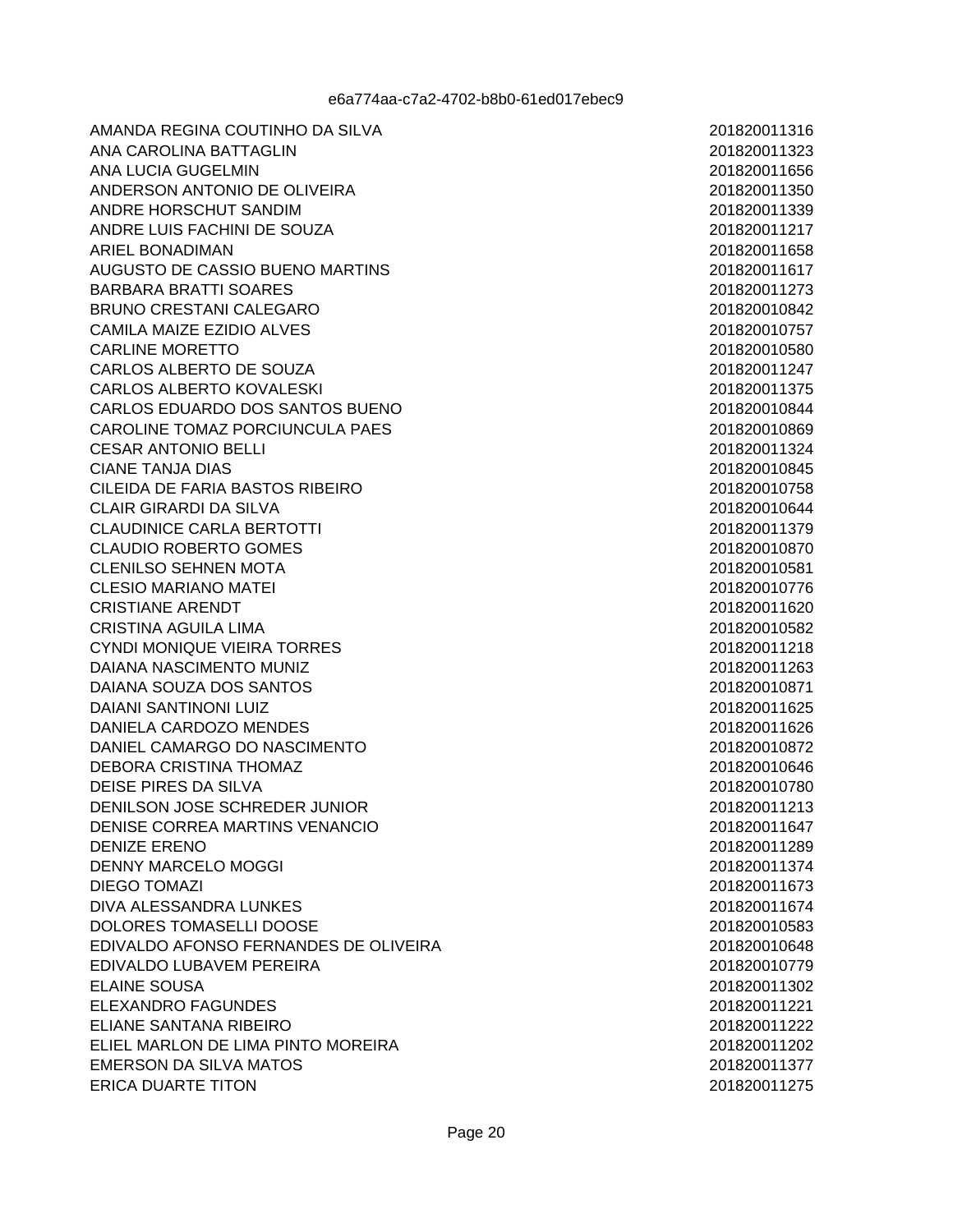**ERICA TOMAZI RIBEIRO EVALDO JOSE GRIEBLER FABIANE ANTUNES MAFRA** FABIANE MARQUES DE BORBA MARTINS **FABIANE MASSELAI FABIANE THOMAZ** FABIANO MAURICIO PONCIANO **FABIANO MEDEIROS BORAO FABIO DA SILVA FABRICIO BIZOTTO** FFLIPE ARAUJO DE MIRANDA GOMES FERNANDA ALINE CENATTI VON DENTZ FERNANDA MARTINS JOAO FERNANDA NATALIA CIRIACO SILVA **FERNANDA ZANOTTI** FERNANDO ANDRE DE SOUZA DALMOLIN FILIPE AUGUSTO SENFF **FLAVIA REGINA BACK FLAVIO ROBERTO TRAUER FRANCISCO DE PAULA BORGES GABRIELA ANACLETO ALVES** GABRIELA GONCALVES DE VASCONCELLOS BORGES **GABRIELA SEBBEN DE ANDRADE GABRIEL COSTA SOUSA GEISIBEL APARECIDA DE MELLO MAURINA GEISIBEL KAPPES BRESCANSIN GILBERTO ANTONIO FIORIN FILHO GILBERTO WARKEN GILMAR LANG GILSON SANTOS DE OLIVEIRA GISELE APARECIDA MODESTO DE OLIVEIRA** GIULIANA GONCALVES TOSTES **GIZELLY APARECIDA ELIAS GLAUCIA ANGELA TRENTIN GRACIELE BELEM LOUREIRO SANTOS GUILHERME KUNIYOSHI POGAN GUSTAVO FORMENTIN MODOLON** HEIDI ELIANE AIRES DE SOUZA **HELDER FERNANDES CARDOSO HELENA FERNANDES DITTERT HELOISA JACOBS STRUBE IURI CAINA DE SOUZA FAGUNDES IVAN CARLOS STACZAK JACKSON GOULART PEREIRA JADER MICHEL CARDOSO JAEL LEANDRO MACIEL JAILSON KRIESER JAILSON LEMBECK SCHULZ JAIRO NUNES DOS SANTOS**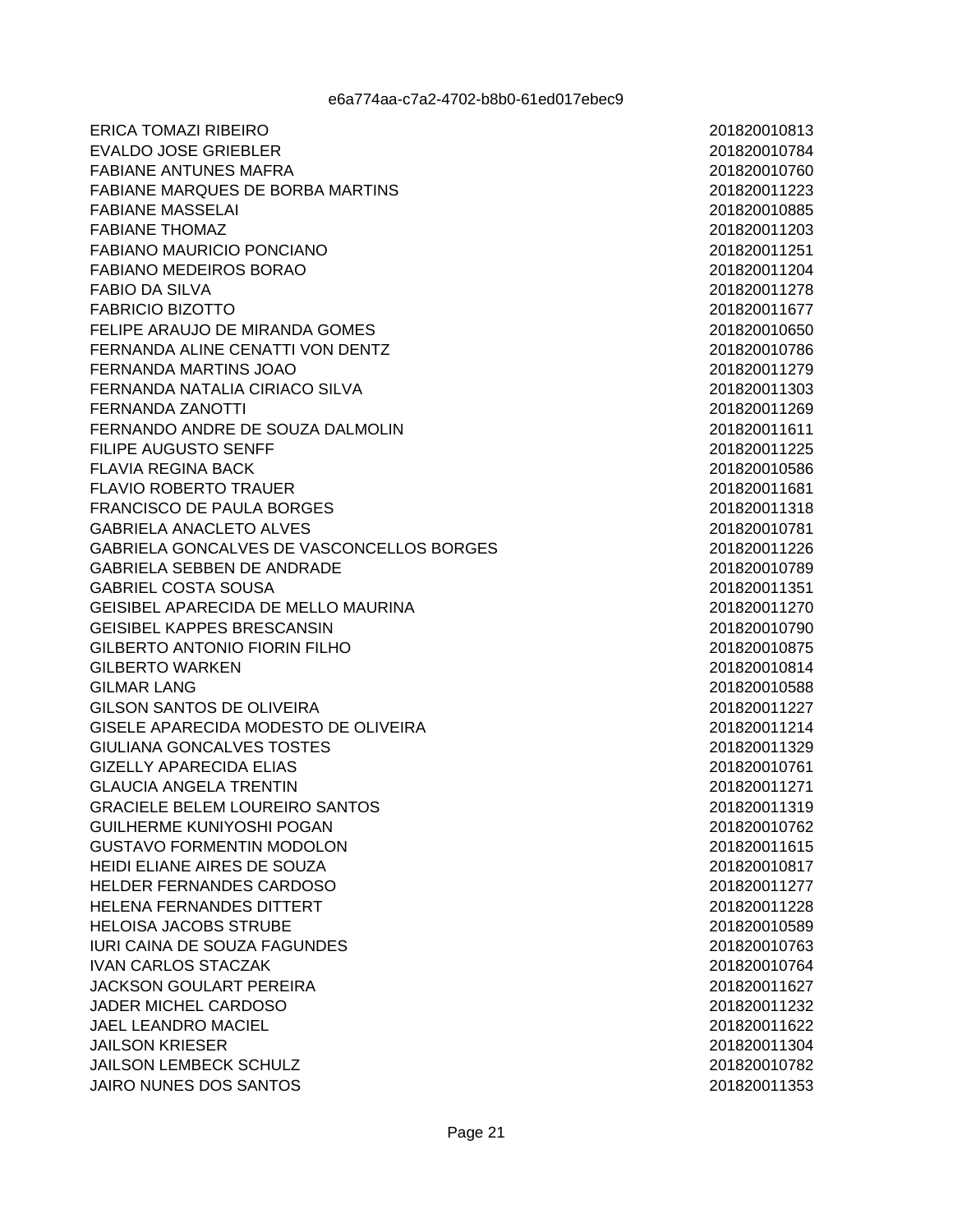**JAISSON CORREA MARCOLINO JAMILE MENDES CARGNIN METZKER** JANICE TEREZINHA DA SILVA PINTO JAQUELINE FRANCISCO MAFRA JAQUES YURY ALVES FRIK **JEAN MARCELO ABRAO** JEFFERSON ALVES DA SILVA **JHONATAN DE OLIVEIRA CORREA JHONATHAN SCHIOCHET** JOAO BATISTA DE CASTRO FLORES JORGE KUJAVA **JOSEANE DALVA GOMES** JOSEMERI DE SOUZA COELHO JOSIANE BORGES PEREIRA DE LIMA **JOSIMARA POGGERE JOSUE ALBERTON** JOYCE DOS SANTOS SOUZA **JULIANA FATIMA LUDWIG JULIANA PORTO DA SILVA JULIANA SPRANDEL JULIANE COLLING** JULIANO DOS SANTOS CORDEIRO **JULIESI APARECIDA CRUZ DA SILVA JULIO CESAR SPINDOLA GOMES** KAROLINE FORTUNATO D AVILA DAROSSI KATIANI DA CUNHA RAMOS **KEILA FURLAN DOS SANTOS KETHELIN CRISTINE LOPES KETTELIN GERLACH** LARISSA DE SOUZA SUPPI DA SILVA **LEANDRO DE PAULA NETO LEANDRO MEDEIROS ELIAS** LEIDE DAIANE BECHER ENKE LEILA ELIZABETH VIEIRA LEILA MARIA EICHELBERGER JUNG KOJOROSKI LEONARDO FELIPE DA SILVA ROSSINI LILIANA DE OLIVEIRA **LISANDRO CESAR CANTU LUAN FERNANDO DIAS** LUCELIA FEDRIGO **LUCIANA ZIMERMANN** LUCIANI MENDES MARTINS FAVARIN LUCIANO MANOEL MACHADO **LUCI MARY BUENO DOS REIS** LUCINEIA WOSNIACH SILVEIRA **LUCI RAMOS FACHIN** LUIGILDO PRONER JUNIOR LUIS FELIPE GONTAN TIMM **MAIANE GASPERIN**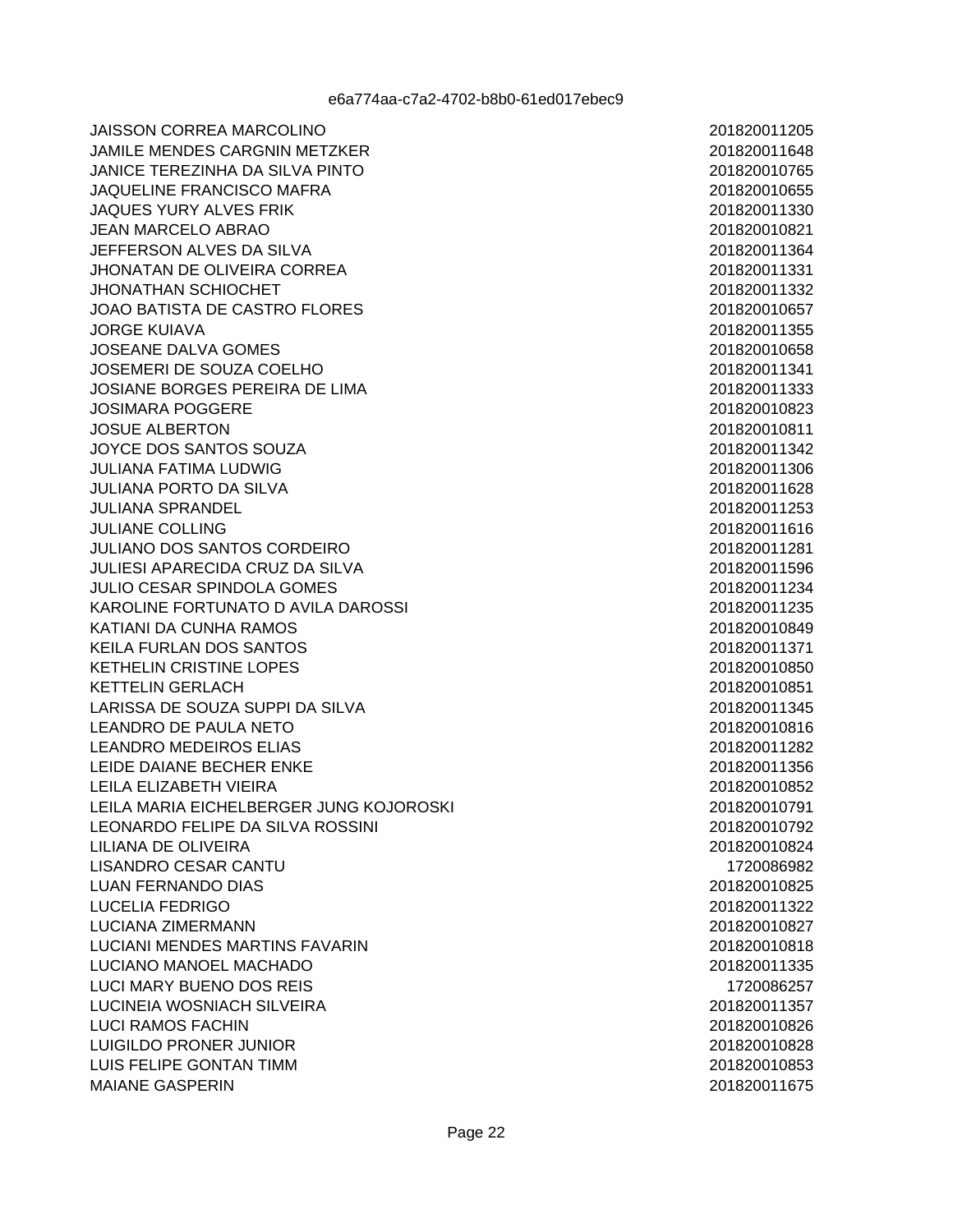**MANUELA MEURER MARCELO LUIZ SCHMITT** MARCELO MAXIMIANO DE MELO **MARCIA ELIZABETE SCHULER** MARCIO WISLLEY CANDELMO DO AMARAL MARCO ANTONIO GODINHO BERTONCELLO **MARCOS ALBERTO REITER MARCOS BERTEMES** MARCOS PAULO FARIAS DE SOUZA **MARCOS PAULO FORTUNATO** MARCOS ROBERTO ISER DA SILVEIRA **MARCOS SILVIO DA ROSA** MARIA CLARICE DE CASTRO FINKLER **MARIELA IANA FABRIS MORAES** MARIELEN GHEDIN DA SILVA MARINDIA ANVERSA VIERA MARIO DA ROSA JOAO **MAURICIO CHELEST** MAURICIO FRANCISCO LANDUCCI DE OLIVEIRA MERCIA MARQUES DE MESQUITA REINEHR MICHELLE MEDEIROS **MIRIAN GIACOMEL** MURILO MANFREDO LEITE **OSCAR DA SILVA** PATRICIA DAIANA FERNANDES DA COSTA FRANCISCO PATRICIA ELIANE JUNIOR VAZ PAULO ISIDORO LORENCINI PAULO RICARDO DE CARVALHO PAULO ROBERTO DA SILVA PRISCILA DA COSTA PRISCILA ROSA DA SILVA RAFAEL TOLOMEOTTI RAQUEL CUNHA DUWE RAQUEL HAHN DE LIMA RAYRON ANTERIO CARDOSO REGIANE CORREA REMILTON MONTEIRO DA SILVA RICARDO LUCIANO DA SILVA RODRIGO GUILHERME BACKES RODRIGO PINHEIRO ROLANDO OESTREICH **ROSANA RICHTER** ROSANGELA LUCOLI ROSANGELA PIGNATEL ROSELI DA MAIA ROSIANE DE BONA SCHRAIBER SABRINA PITZ LIMA SHEILA CRISTINA ARAUJO VIEIRA SIDENIO AQUINO DA ROSA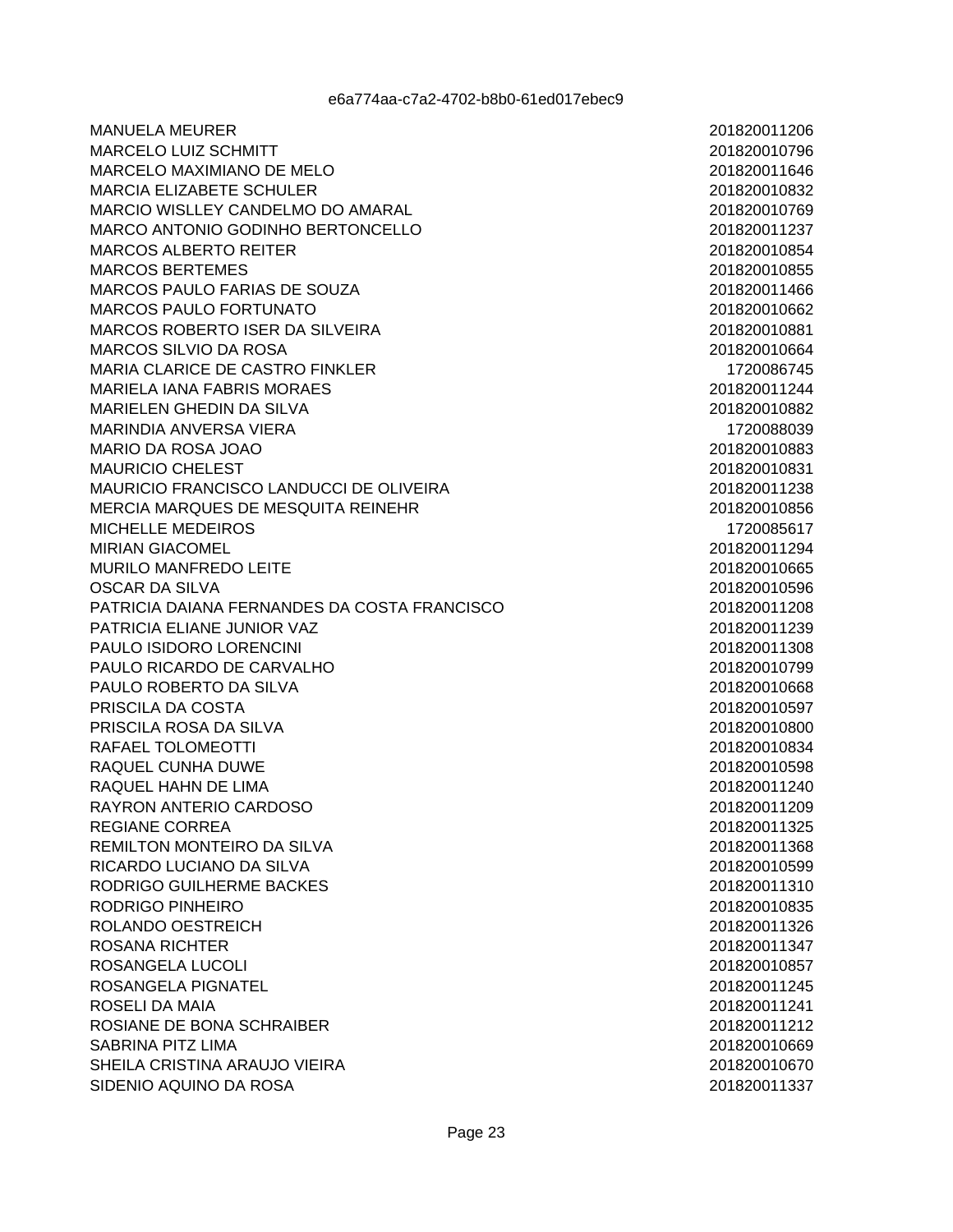SIMONE MARIA WELTER SIMONI SUELEN CORAZZA DE ALICE SUSY HIROKO MINAMIZAKI RIBEIRO **TAMARA ANTUNES BUSS TATIELI INDIANARA BRUST CAYE TAYNILLE DA SILVA SOUZA** THAIS DA SILVA FRANCO **THIAGO GRASSIOLLI** THIAGO LUIZ DA SILVA THIAGO LUIZ MARTINS THUANY KLOSOSKI PICCOLO BERTIN **TIAGO BACK** VALDETE VOLPATO DE MATOS AGUIAR **VILSON MORO VINICIUS RODRIGO BERNARDES** VINICIUS TADEU DE OLIVEIRA WILHELM REBELLO MUSWIECK ZOLA CIBELE DE MORAES CYNARA DE OLIVEIRA GERALDO DAIANA COLOMBO FIGUEREDO DAIANA DA ROSA FERREIRA DANIELLE CHRISTIANE TIEFENSEE CASCAES EDUARDO BORTOLI MARIANO ELIETE SANTIN STAUB ELIS REGINA HAMILTON SILVEIRA **ESTELA MARIS RIBEIRO** FERNANDA CORREA GARCIA FRANCIANI MARIA DE SOUZA **JOAO BATISTA DE CASTRO** KAROLINE GONCALVES NAZARIO **LAILA CAROLINE PEREIRA** LUCAS DE SOUZA **LUCIANE JOCH GAIOSKI MILENE BOBSIN** NIDIA DE JESUS MORAES PATRICK BARCELOS TEIXEIRA PERICLES LOMBARDI RAOUEL DARELLI MICHELON **SHIRLEI GARCIA** THAYSE COSTENARO MORAIS TOME DE PADUA FRUTUOSO VITOR HUGO MALSCHITZKY **WALQUIRIA GUEDERT MENDES** YANNA DE AMORIM CANA BRASIL ADAIR DE JESUS RIBEIRO GIOT ADRIANA GREGORIO SANDRI ADRIANO DANIEL PASQUALOTTI ADRIELI TAIS FELLINI VITSRKI **ADYONE LILLIAN PERES**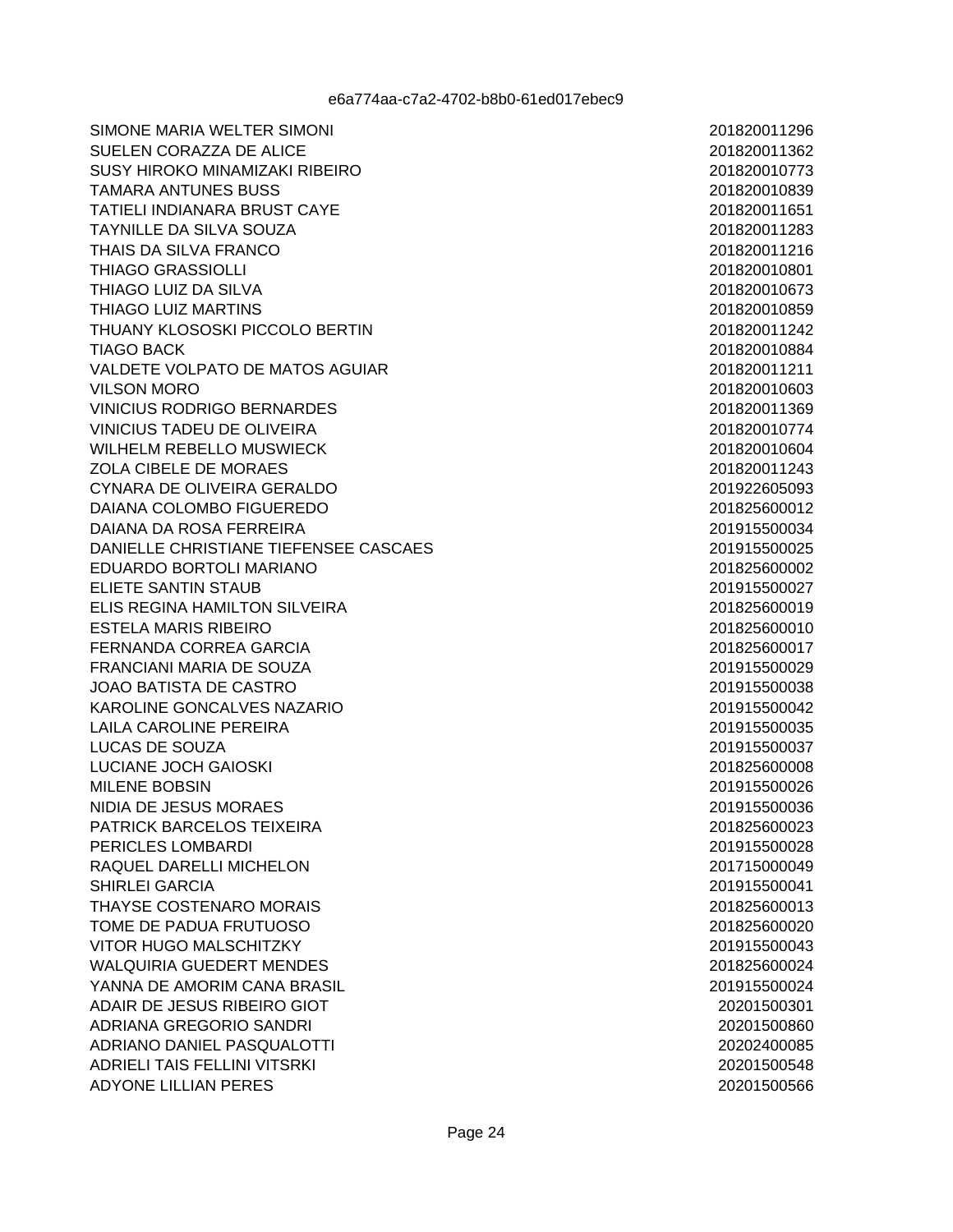**AIRTON DUTRA DAL MAGRO** AIRTON SPILLERE DAL MAGRO JUNIOR **ALANA FREITAG ALAN ALVES PAZ** ALEXANDRO GUIDINI ALINE ALMIRA MORBACH **ALINE KRISAN** AMANDA BALESTRE BERTAGLIA ANA PAULA GOUVEA DOS SANTOS ANDERSON RAFAEL REINIACK ANDREA DE SOUZA FERREIRA ANDRÉ LUIS DE BRITO ANDRESA DE FREITAS UMBELINO DA SILVA ANGELITA CHAPIESKI KADES DA ROCHA **ARTHUR SILVA ARAUJO** BERGAMA FERNANDES SANTOS **BIBIANA DA SILVA** BRUNA CORREA DE SOUZA E SILVA BRUNA RIBEIRO DOS SANTOS BRUNO BRANDATO DANIEL **BRUNO COSTA DE BEM BRUNO FRAGA CIMIRRO** CAMILA CESCONETTO DA SILVA CITADIN CARLOS EDUARDO ROCHA DE CARVALHO CARLOS FILIPE GONCALVES DOS SANTOS CAROLINA DE SOUZA PINTO CAROLINE DA SILVA DE MEDEIROS **CESAR AUGUSTO MORAIS JUNIOR** CINTIA MAXIMO DE SOUZA **CLARA ROSANE ARTMANN CLARICE URBANEK** CLAUDIA ALEXANDRA DE SOUZA PINTO CLAUDIA DA CONCEICAO PINTO **CLAYTON LIMA DE ALMEIDA** CRISTIANE FERRAZ MARCOS BARBOSA **DANIELA LAURINDO** DANIEL ALEXANDRE HEBERLE DANIELA VARNIER GISLON DANIELLI SOARES SOUZA GAVIOLI DANIEL LUIS REGINATTO **DANIEL STRADA** DANUSA APARECIDA BIGOLIN **DEISI PEREIRA MACHADO DENISE AMORIM DUMER** DENISE CORREA MARTINS VENANCIO **DENISE CRUZ SCHRADER** DIONATAN FELIPE STAUDT DA SILVA DOMITILA CRISTINA PINHEIRO BIAVATTI EDEMAR ANTONIO DOS SANTOS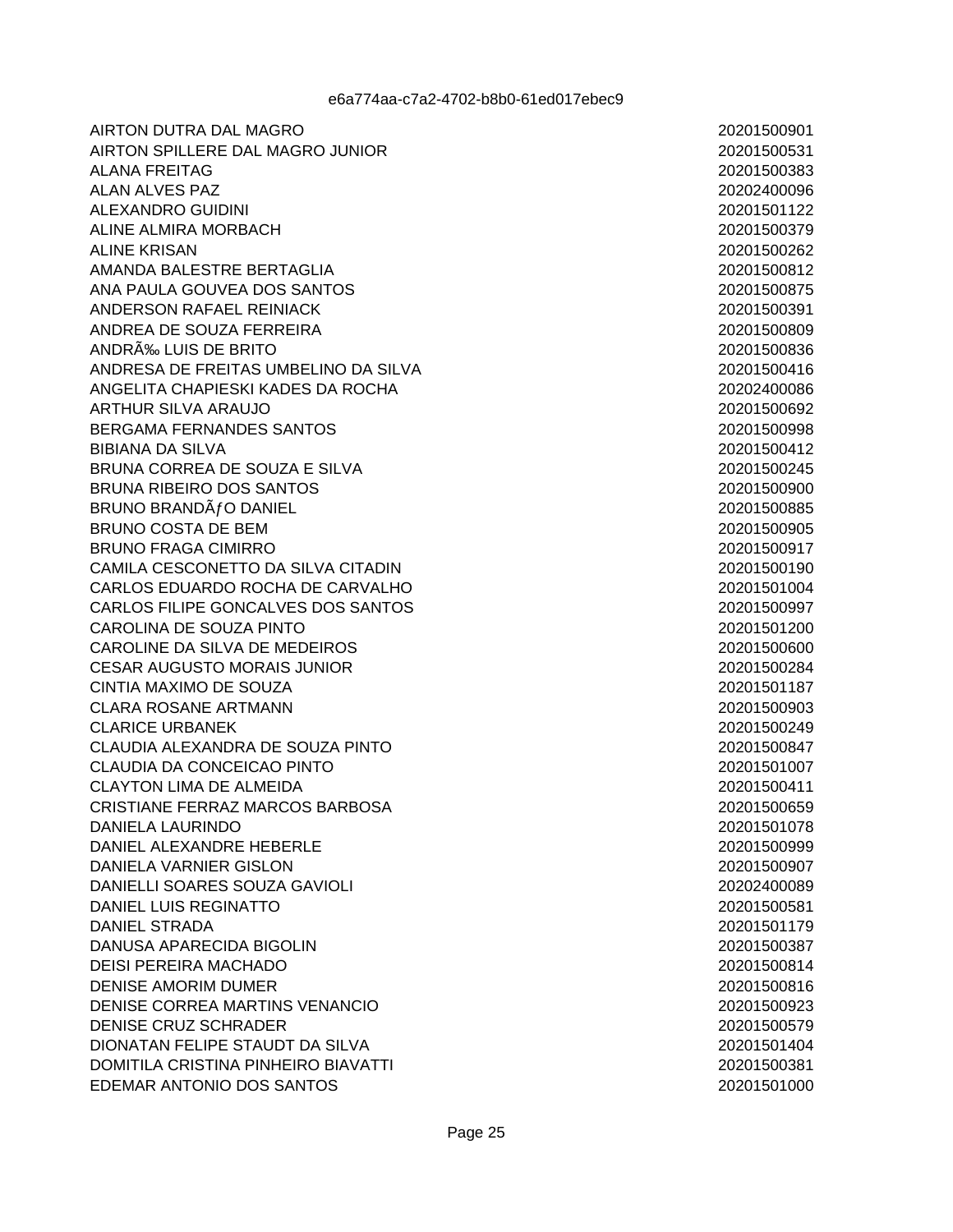EDINEI ANTONIO MORENO EDIZAEL ADRIANA DA ROSA EDUARDO LEAL VELHO EDUARDO MACHADO SECCO EDUARDO RAFAEL MALLMANN ELAINE CRISTINA DA SILVA ELISANGELA PEDOTT BAZZI **EMERSON DANIEL LIMA ALVES** EMERSON DOS SANTOS SOUZA **EVERTON HELLMANN BIAVATTI** EVERTON PEREIRA DA SILVA FELIPE DA ROSA OUINTAO FERNANDA FRANCIELLI NASCIMENTO **FERNANDO SCHILD** FERNANDO SPARRENBERGER **FRANCIELI RIBAS GABRIELA PISKE GABRIELA VARGAS RODRIGUES GILVAN SOARES PEREIRA GIOVANA BOFF GIOVANI CUSTODIO DE AMORIM** GISELE ACORDI DA ROCHA DE OLIVEIRA GIULIANE PEREIRA DO VALE WALKOFF **GREICE KELLY MARINHO DE ANDRADE GUILHERME CUNHA BACKES HERLON MAX NOGUEIRA MENDES HEVERTON LUIS PEDRI ILCA MARIA FERRARI GHIGGI ISABEL CRISTINA NOGA BURG** ISABELLI NOGUEIRA JADNA DE FARIAS DO NASCIMENTO **JAIRO BORGES FILHO JAKSON JOSE WENDT JAOUELINE PAULUS JEANINE CATLEIN FELIPI OHF JERRI KALLEBE DA SILVA JESSICA FARIAS DO NASCIMENTO JESSICA SABRINA PEDROSO BRIZOLA JOANIR RODRIGO SILVA JOSEANE DALVA GOMES** JOSE ANTONIO SILVA DE FREITAS **JOSE SANDRO MARCIANO JULIANA FLORENCIO HORACIO DA SILVA JULIANE PATRICIA DE FREITAS JULIANO DOS SANTOS CORDEIRO** KARIANA MONIQUE GARGHETTI DAS NEVES RACHADEL **KARINI PORTES GOMES** KAROLINE APARECIDA DE OLIVEIRA RIBAS KATARINA SCOFANO DA SILVA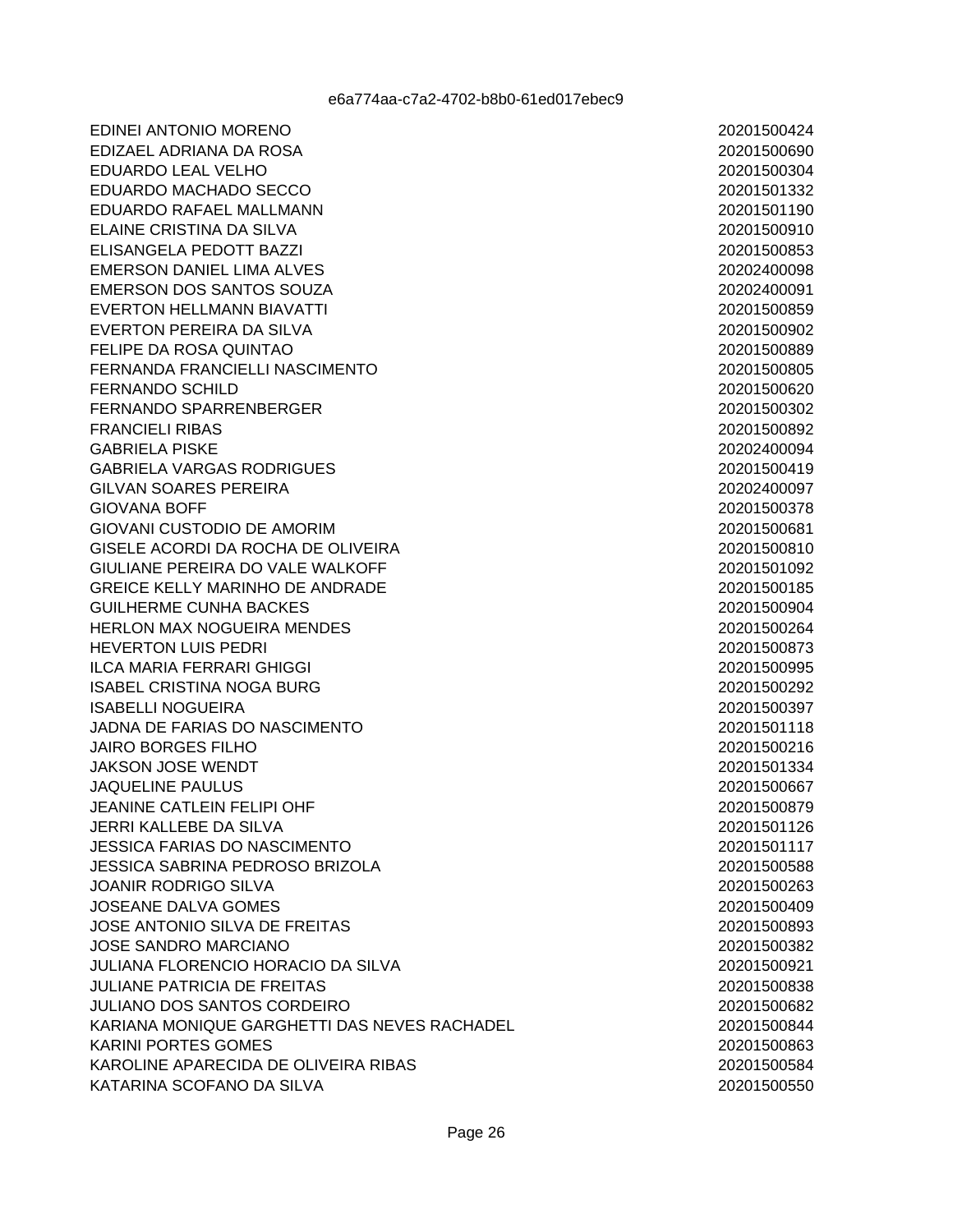**KELI COELHO DE FARIA** KÉSIA CARVALHO JUNQUEIRA REINERT **KESSIA JANARA MAFRA** LARA GABRIELA DA ROSA MANICA **LEANDRO RODRIGUES DA SILVA** LEO LEON RODRIGO ARAUJO LOPES LEONARDO LUIZ DA SILVA **LETICIA MEIRELES LEVI HULSE LIGIA LUCHTEMBERG MOTA TOBIAS I II IAN BORGES DOS SANTOS LOSLEINE MACHADO** LUANA CATARINA DOS SANTOS MACEDO LUCAS FABRICIO DE SOUZA FIRMINO **LUDMILA AKEMI PINHEIRO** LUYANE SANTOS CARDOSO REINALDO MAICON DANILO SCATULA AVILES **MAICON DA SILVA ATAIDE MAICON MACHADO MAIKON LEIRIA MARA MARIA MAIESKI CECILIO MARCELI MANS MARCOS LUIZ RAHMEIER MARIA CRISTINA KOGUT MARIANE DA ROSA GOMES** MARIANGELA AZZOLIN DO NASCIMENTO **MARIELI FLORENTINO LINO** MARILDA DUTRA DALMAGRO **MARISILVIA DOS SANTOS MARISTELA GRESCHECHEN MARLETE TEREZINHA LUNARDI** MARYELLE ANDREA GOBATTO DE CARVALHO **MELISSA BETTONI** MHAIANDRY BENEDETTI RODRIGUES MICHELE PRISCILA SOFKA MICHELI DE FREITAS PESSENTI MILENE PRISCILA LIMA DE OLIVEIRA NATALIA CONSONI DE SOUZA NATASHA JERONIMO SCHMIDT **NESTOR SERGIO SARTORI** NIVALDO ANTONIO LACHMAN JUNIOR NOEMI ADELAIDE FLOR FONSECA OLIVEIRA PATRICIA BENKE BONATTO DE LIMA MACHADO PATRICIA DA ROSA ZANELATO PATRICIA FATIMA VANZIN PATRICIA FERREIRA DE QUEIROZ PAULA ROBERTA DA SILVA VIANA PAULO SERGIO GAI MONTEDO PEDRO EUGENIO BALLUTA KAZMIERSKI